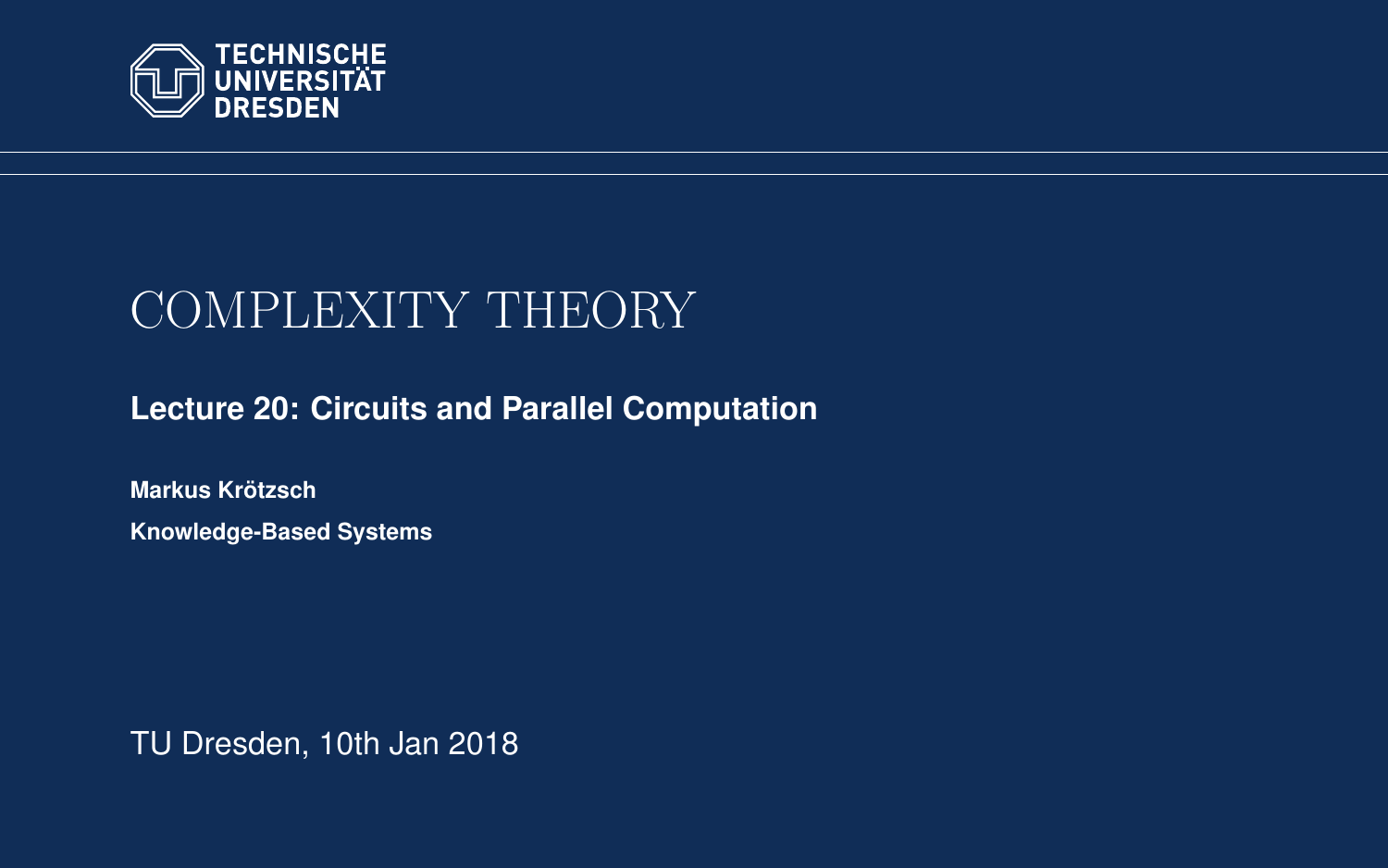# Modelling Parallelism With Circuits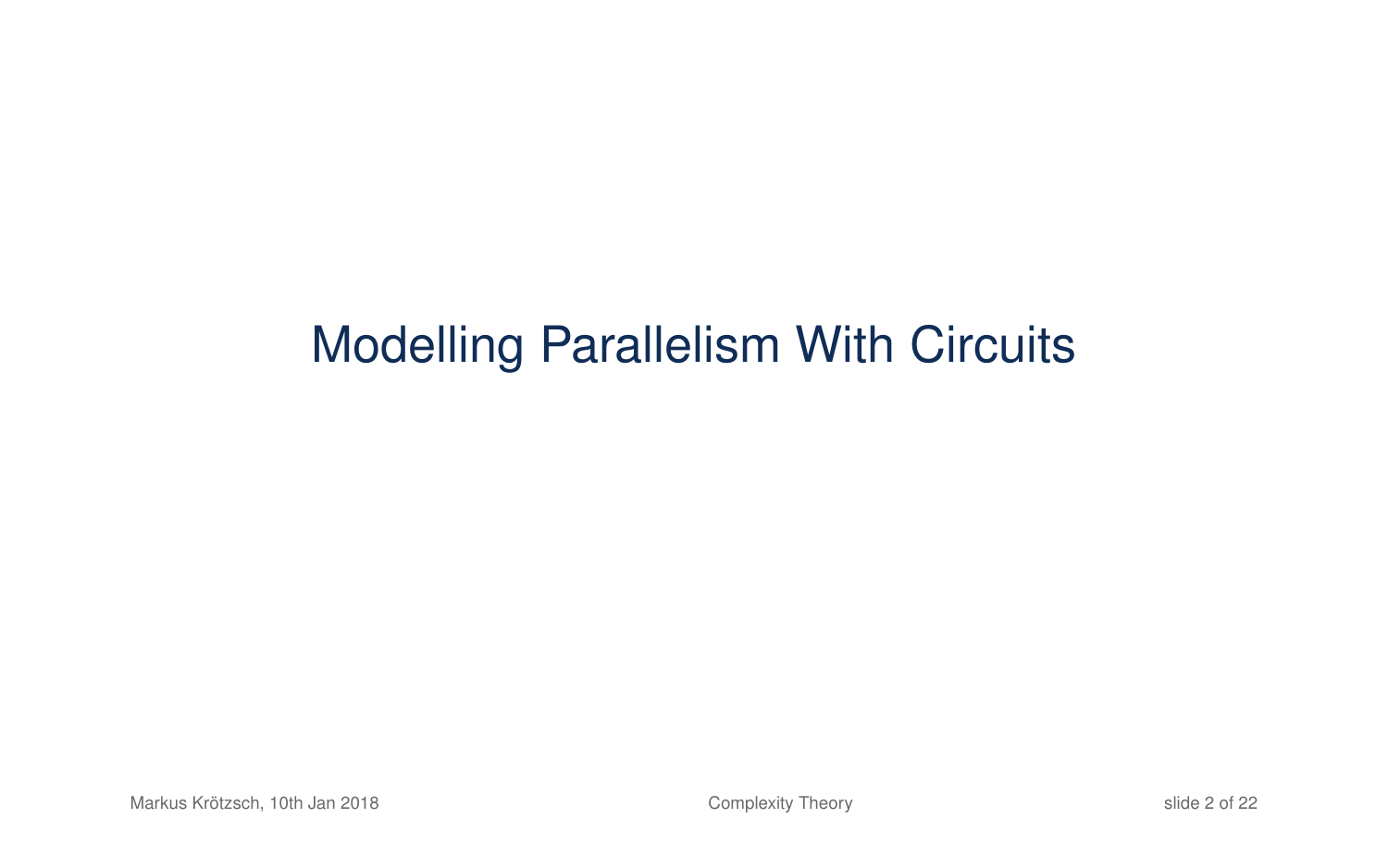### What is Efficiently Parallelisable?

### **Experience suggests:**

Some problems can be solved efficiently in parallel, while others can not.

How could this be shown?

### **Intuitive definition:**

A problem has an efficient parallel algorithm if it can be solved for inputs of size *n*

- in polylogarithmic time, i.e., in time  $O(\log^k n)$  for some  $k \geq 0$ ,
- $\bullet$  using a computer with a polynomial number of parallel processors, i.e.,  $O(n^d)$ processors for some  $d \geq 0$ .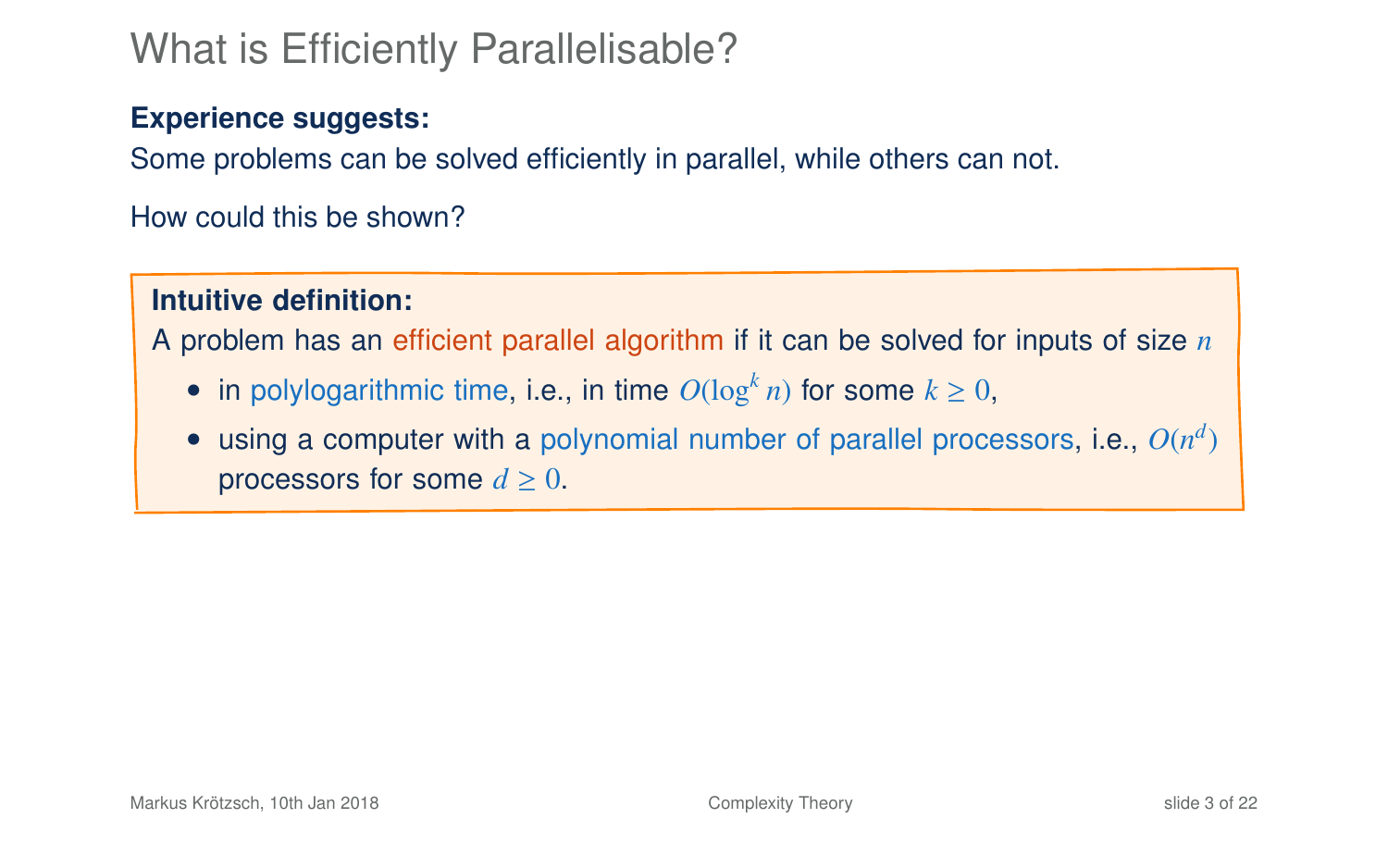### What is Efficiently Parallelisable?

### **Experience suggests:**

Some problems can be solved efficiently in parallel, while others can not.

How could this be shown?

### **Intuitive definition:**

A problem has an efficient parallel algorithm if it can be solved for inputs of size *n*

- in polylogarithmic time, i.e., in time  $O(\log^k n)$  for some  $k \geq 0$ ,
- $\bullet$  using a computer with a polynomial number of parallel processors, i.e.,  $O(n^d)$ processors for some  $d \geq 0$ .

Note: Using  $O(n^d)$  processors efficiently requires a massively parallel algorithm. However, one could always use fewer processors (each taking on more work), possibly leading to a proportional increase in time.

The hard bit in parallelisation is to utilise many processors effectively – reducing to fewer processors is easy.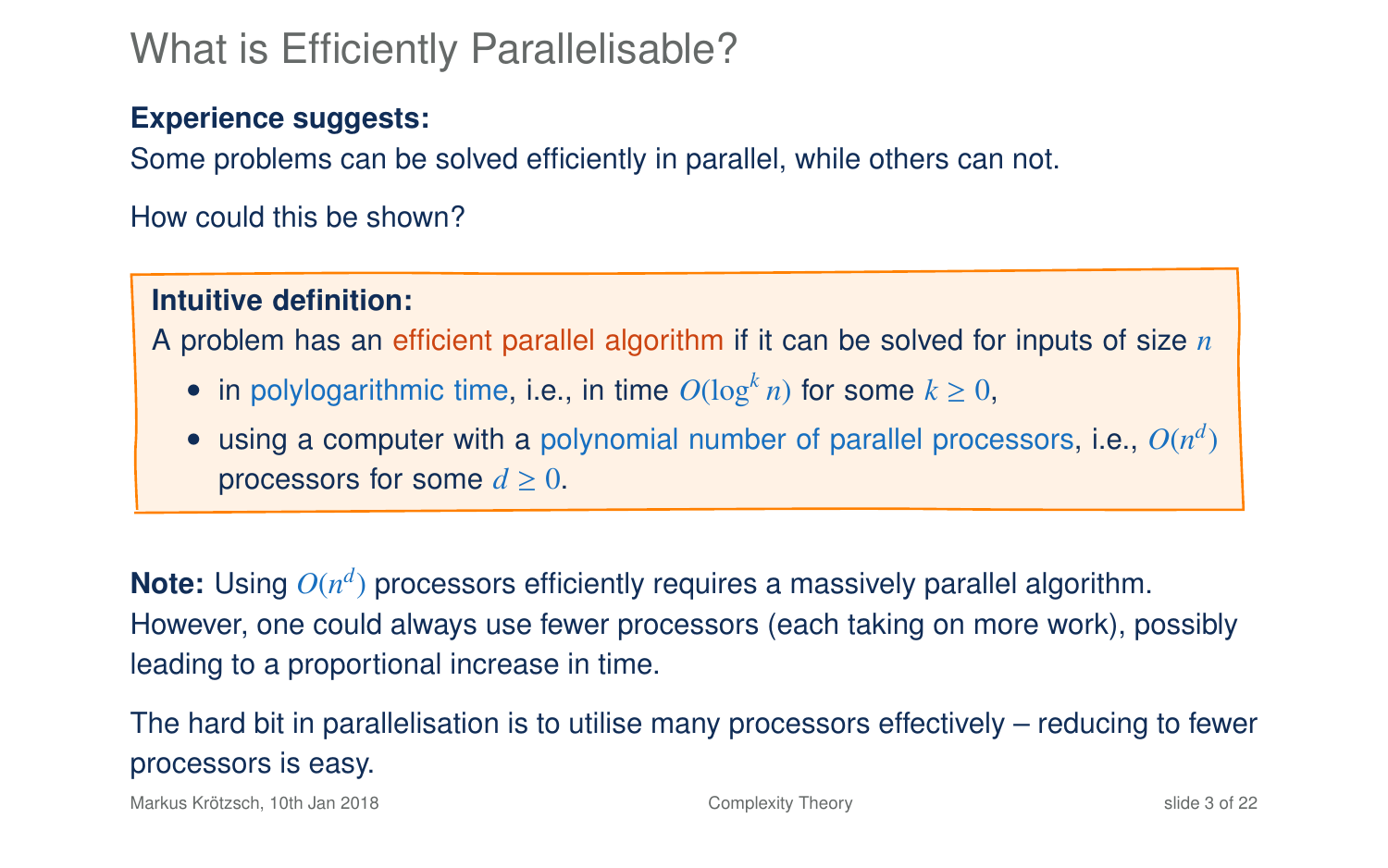### Modelling Parallel Computation

### What kind of "parallel computer" do we mean here?

- (1) How do processors communicate?
- (2) What can a processor do in one step?
- (3) How are processors synchronised?

Detailed answer: define Parallel Random Access Machine (PRAM)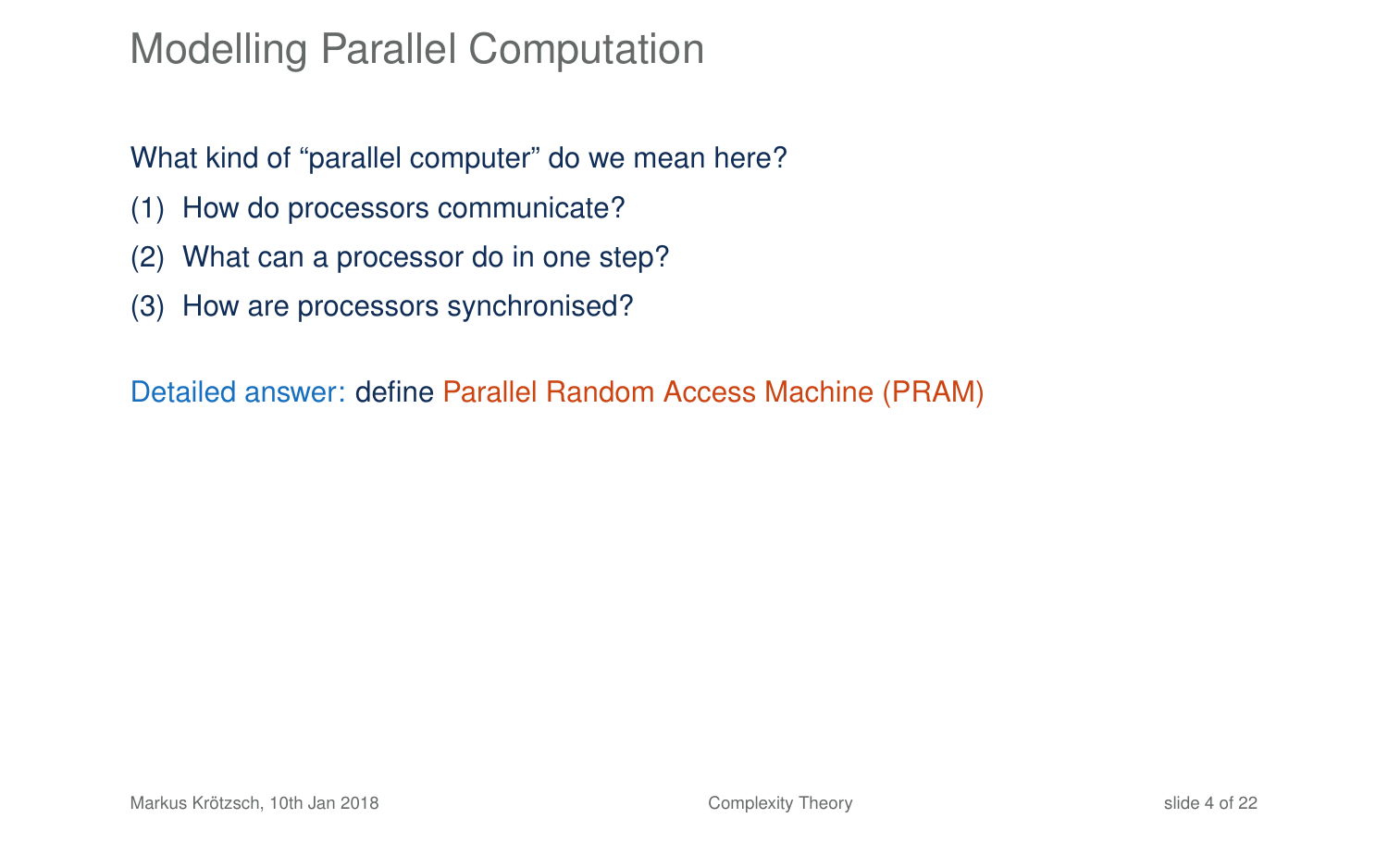### Modelling Parallel Computation

### What kind of "parallel computer" do we mean here?

- (1) How do processors communicate?
- (2) What can a processor do in one step?
- (3) How are processors synchronised?

Detailed answer: define Parallel Random Access Machine (PRAM)

Our answer:

Details are not critical as long as we can make some general assumptions:

- (1) Every processor can send a message to any other processor in  $O(\log n)$  time
- (2) In one step, each processors can perform one Boolean operation on "a few" bits, say  $O(\log n)$
- (3) Processor steps are synched with a global clock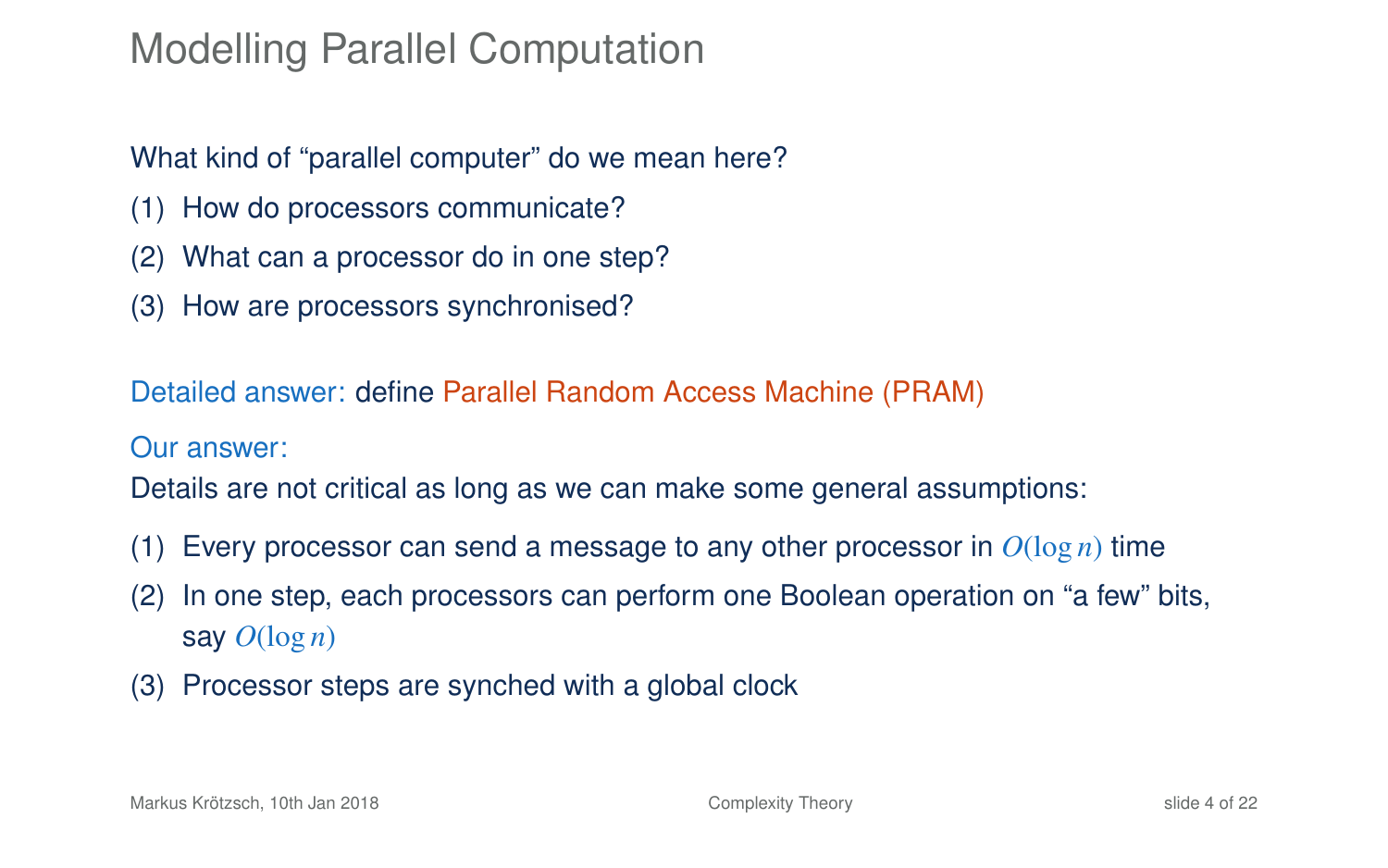# Modelling Parallel Computation in Circuits

### Simple PRAM computations can be mapped to Boolean circuits (with some extra circuitry for executing more operations or for modelling message passing)

Circuits as models for parallel computation:

- circuit gates can operate in parallel they only depend on their inputs
- the time needed to evaluate a circuit depends on its depth, not size (depth = longest distance from an input to an output node)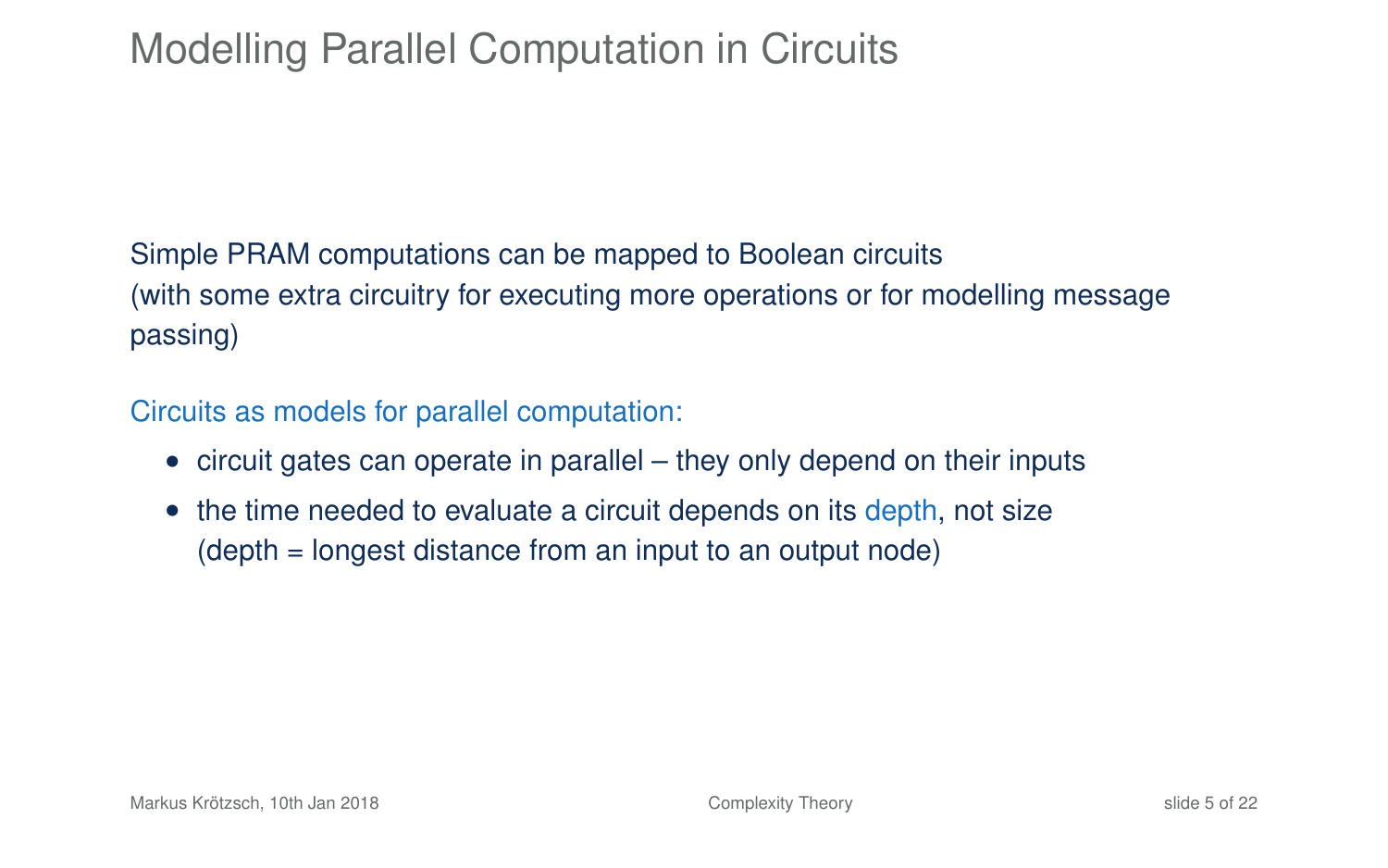# Example: Generalised AND

The function that tests if all inputs are 1 can be encoded by combining binary AND gates:

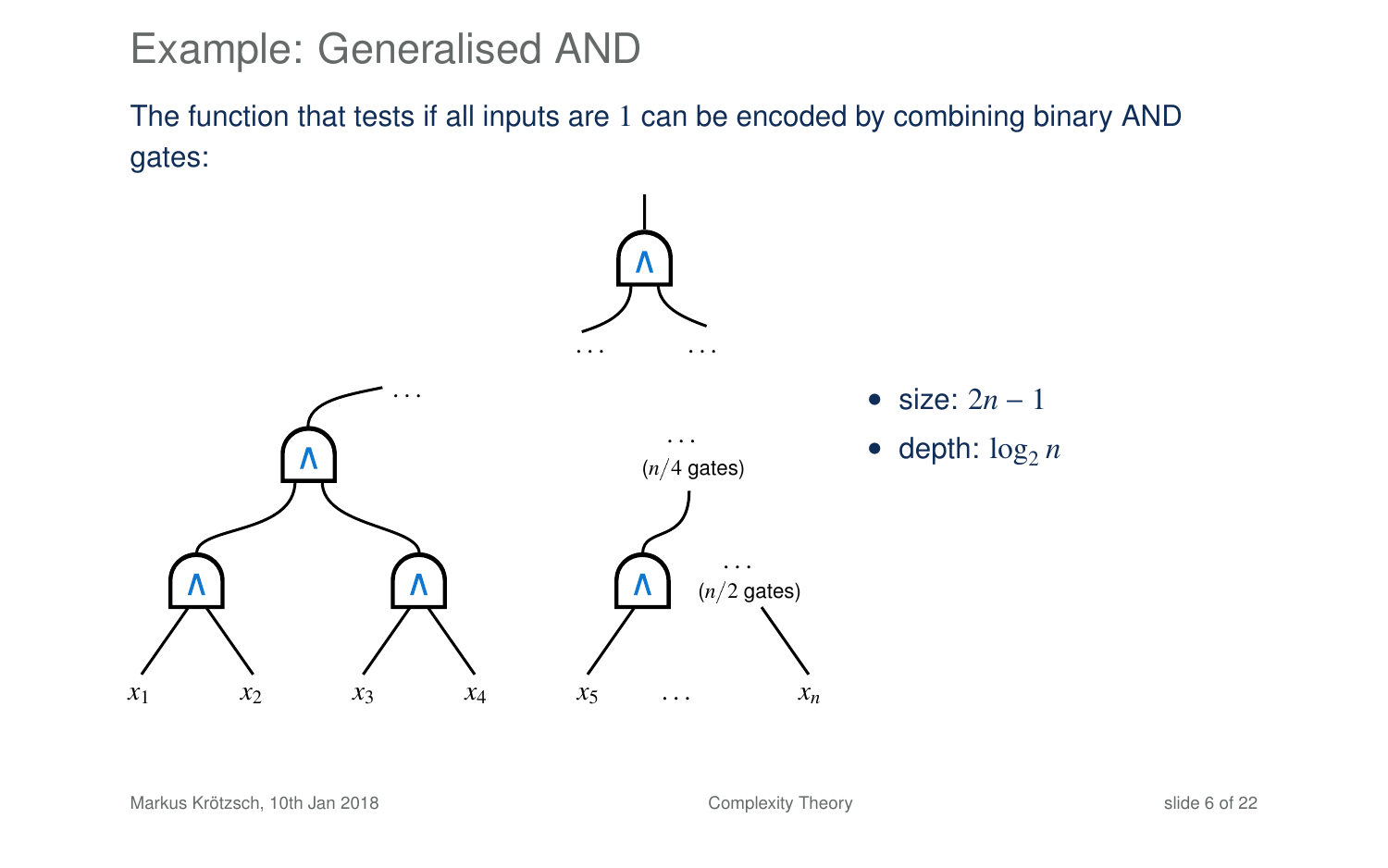### Small-Depth Circuits

Small depth = short (parallel) time

However: Every Boolean function can be computed by depth *O*(log *n*) circuits using *O*(*n*2 *n* ) gates (exercise)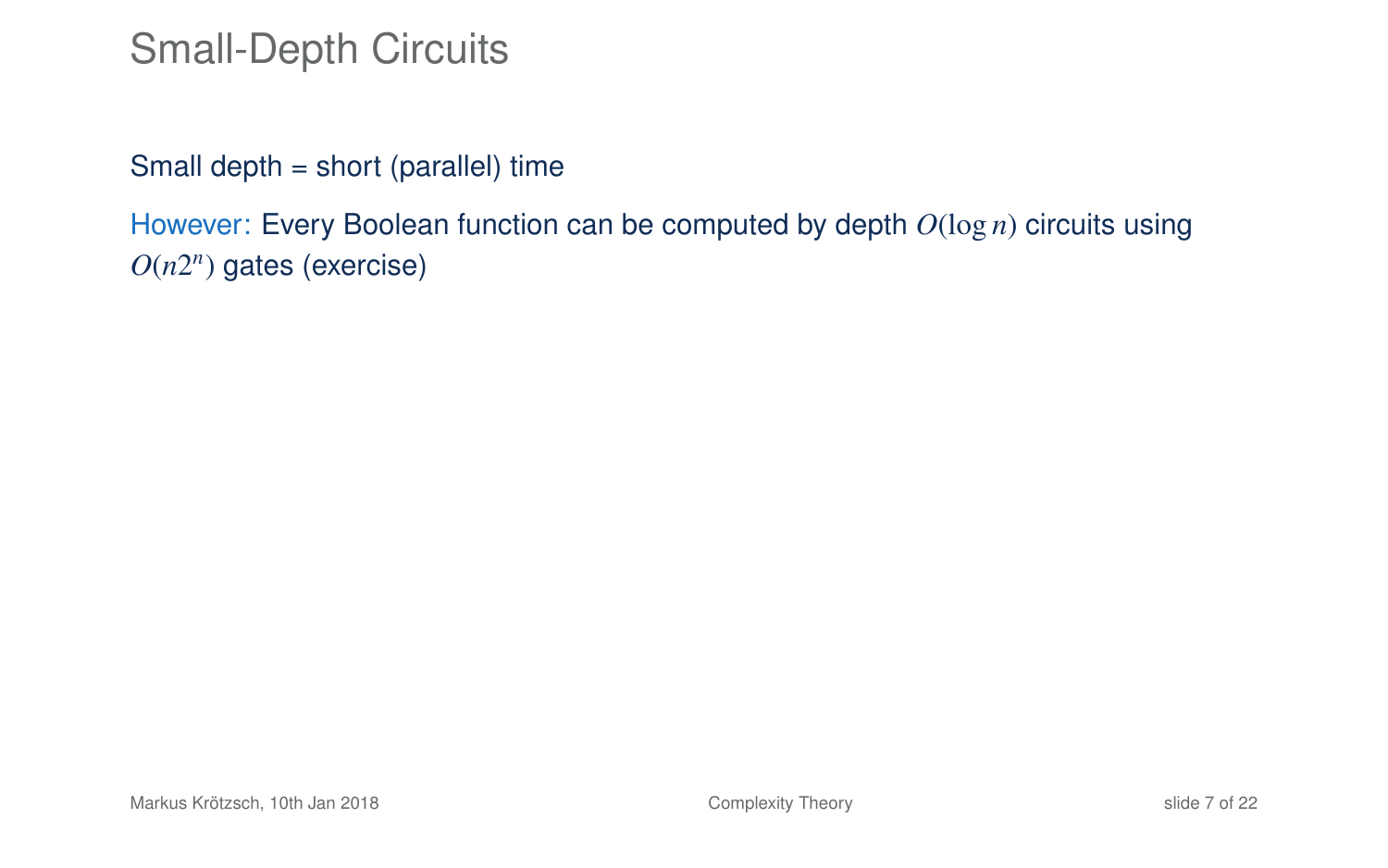### Small-Depth Circuits

#### Small depth = short (parallel) time

However: Every Boolean function can be computed by depth *O*(log *n*) circuits using *O*(*n*2 *n* ) gates (exercise)

Hence, to capture "efficient parallel computation", we also restrict the size:

**Definition 20.1:** For  $k \geq 0$ , we define NC<sup>k</sup> to be the class of all problems that can be solved by a circuit family  $C = C_1, C_2, C_3, \ldots$  such that

- the depth of  $C_n$  is bounded by  $O(\log^k n)$ , and
- there is some  $d \geq 0$  so that the size of  $C_n$  is bounded by  $O(n^d)$ (in other words:  $NC^k \subseteq P_{\text{poly}}$ ).

(NC is for "Nick's class", named in honour of Nicholas Pippenger, who studied such circuits, by Stephen Cook.)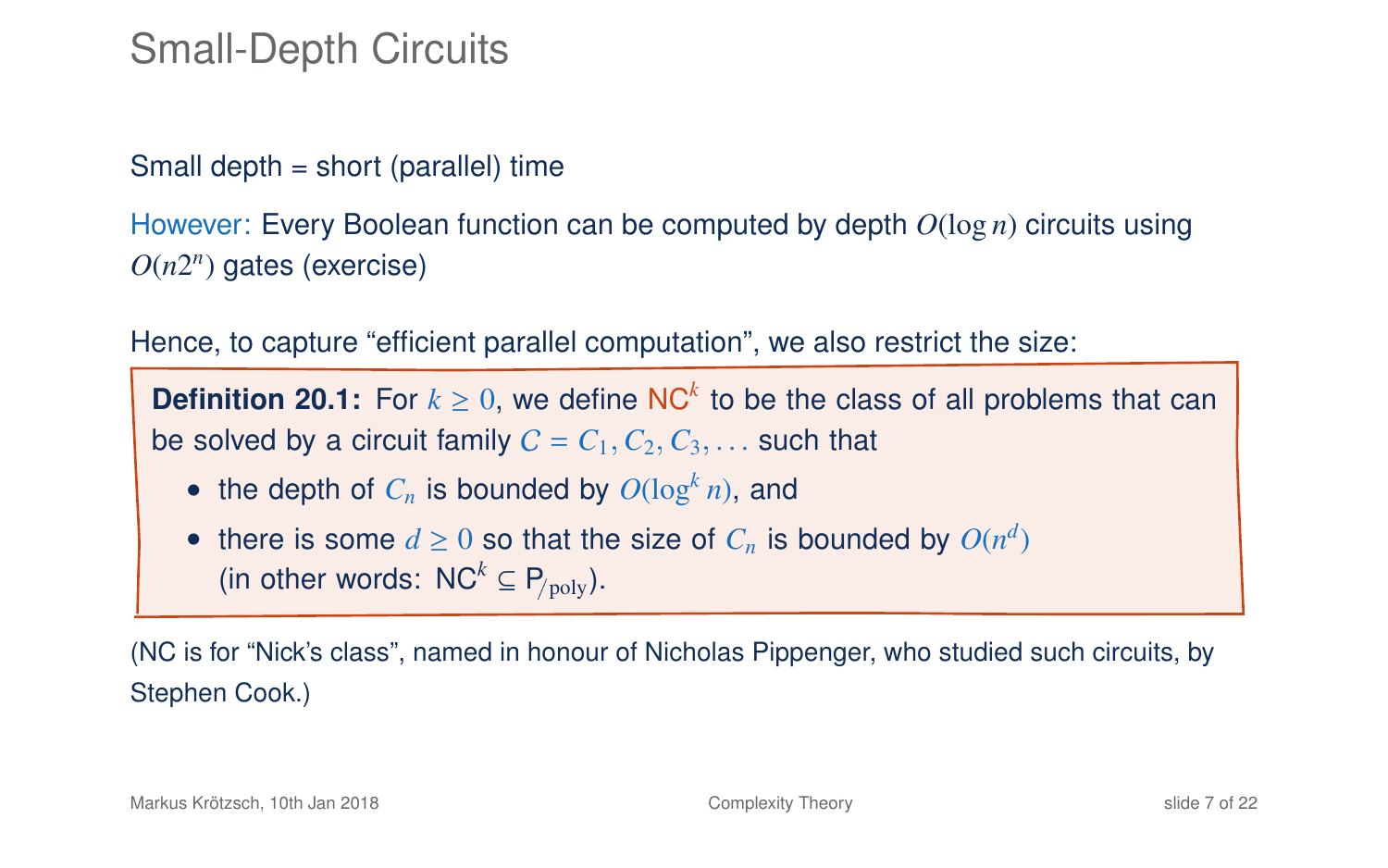Different complexity classes are obtained when allowing generalised Boolean gates with many inputs:

**Definition 20.2:** An AND gate with unbounded fan-in is a gate that computes a generalised AND function over an arbitrary number  $n \geq 2$  of inputs. OR gates with unbounded fan-in are defined similarly.

For  $k \geq 0$ , we define AC<sup>k</sup> exactly like NC<sup>k</sup> but allowing circuits to use gates with unbounded fan-in.

**Example 20.3:** Generalised AND is in NC<sup>1</sup> and in AC<sup>0</sup>.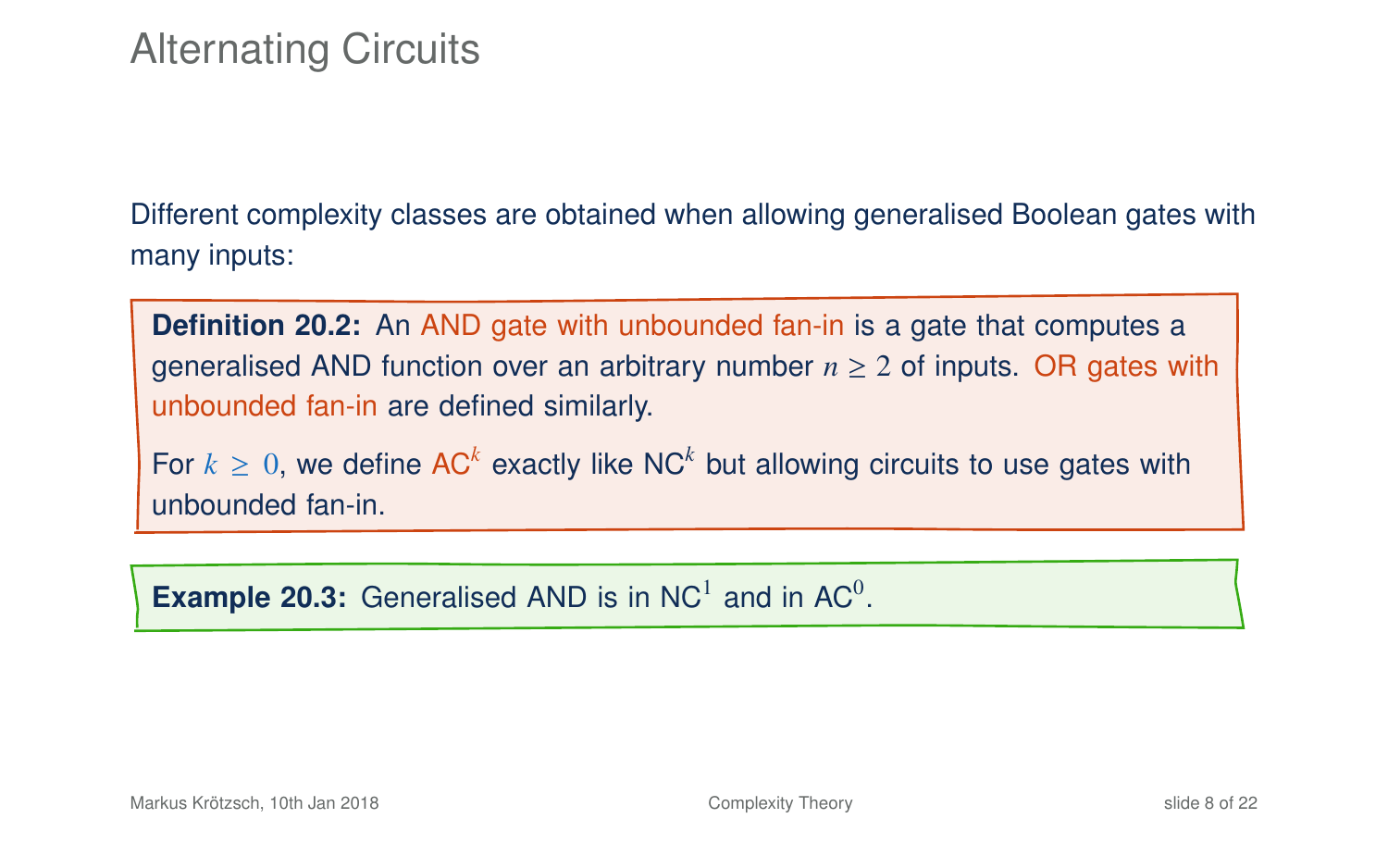### The NC Hierarchy

The classes  $NC^k$  and  $AC^k$  form a hierarchy:

- if *i* ≤ *j* then NC*<sup>i</sup>* ⊆ NC*<sup>j</sup>* (obvious)
- if  $i \leq j$  then  $AC^i \subseteq AC^j$  (obvious)
- $NC^i \subseteq AC^i$  (obvious)
- AC*<sup>i</sup>* ⊆ NC*i*+<sup>1</sup> (since generalised AND and OR can be replaced with *O*(log *n*) bounded fan-in gates as in our example)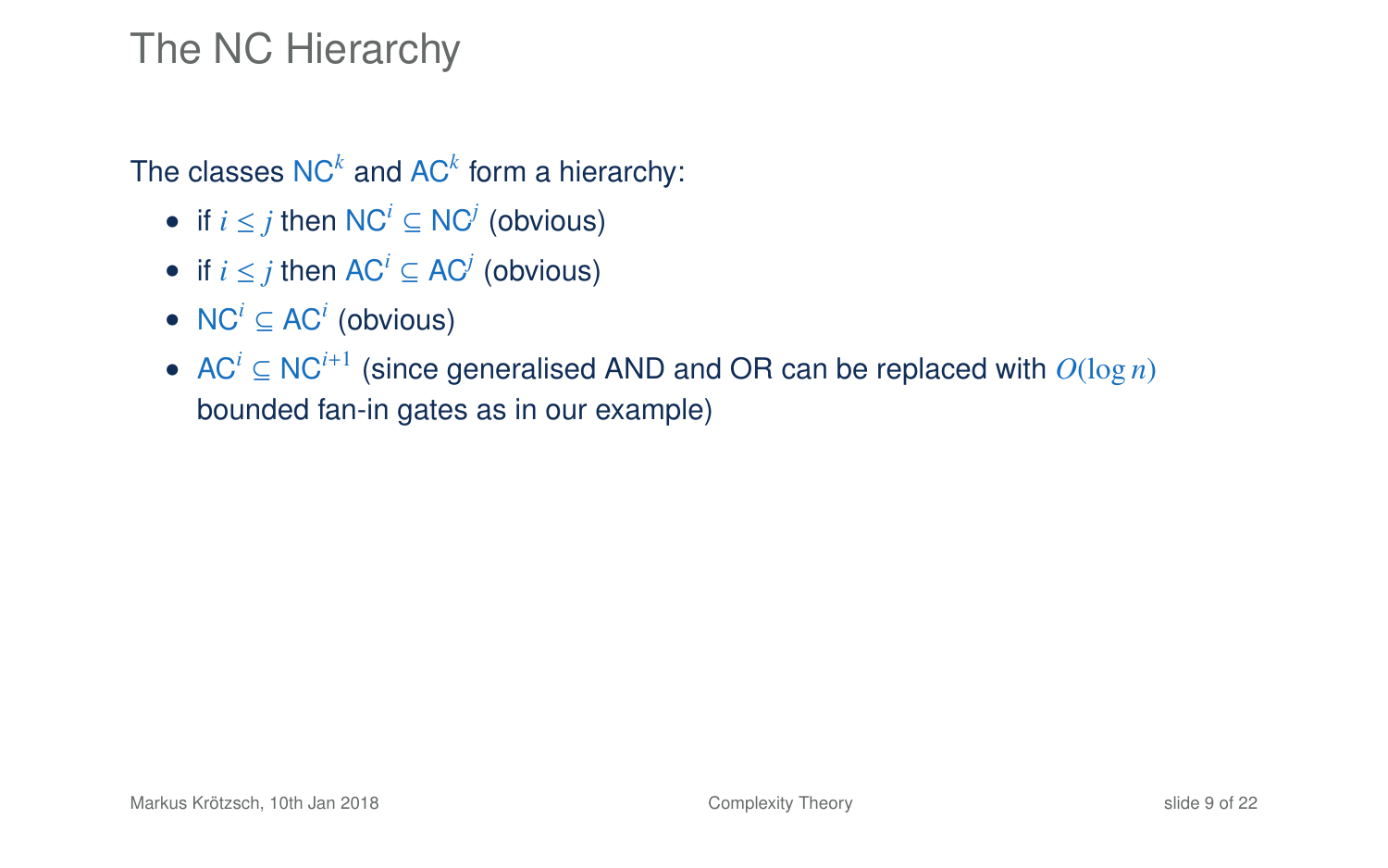### The NC Hierarchy

The classes  $NC^k$  and  $AC^k$  form a hierarchy:

- if *i* ≤ *j* then NC*<sup>i</sup>* ⊆ NC*<sup>j</sup>* (obvious)
- if  $i \leq j$  then  $AC^i \subseteq AC^j$  (obvious)
- $NC^i \subseteq AC^i$  (obvious)
- AC*<sup>i</sup>* ⊆ NC*i*+<sup>1</sup> (since generalised AND and OR can be replaced with *O*(log *n*) bounded fan-in gates as in our example)

The limit of this hierarchy is defined as NC =  $\bigcup_{k\geq0}$  NC $^k$  so we get:

 $AC^0 \subset NC^1 \subset AC^1 \subset \cdots \subset NC^k \subset AC^k \subset NC^{k+1} \subset \cdots NC$ 

Note: NC<sup>0</sup> is not a very useful class, as those circuits cannot process the whole input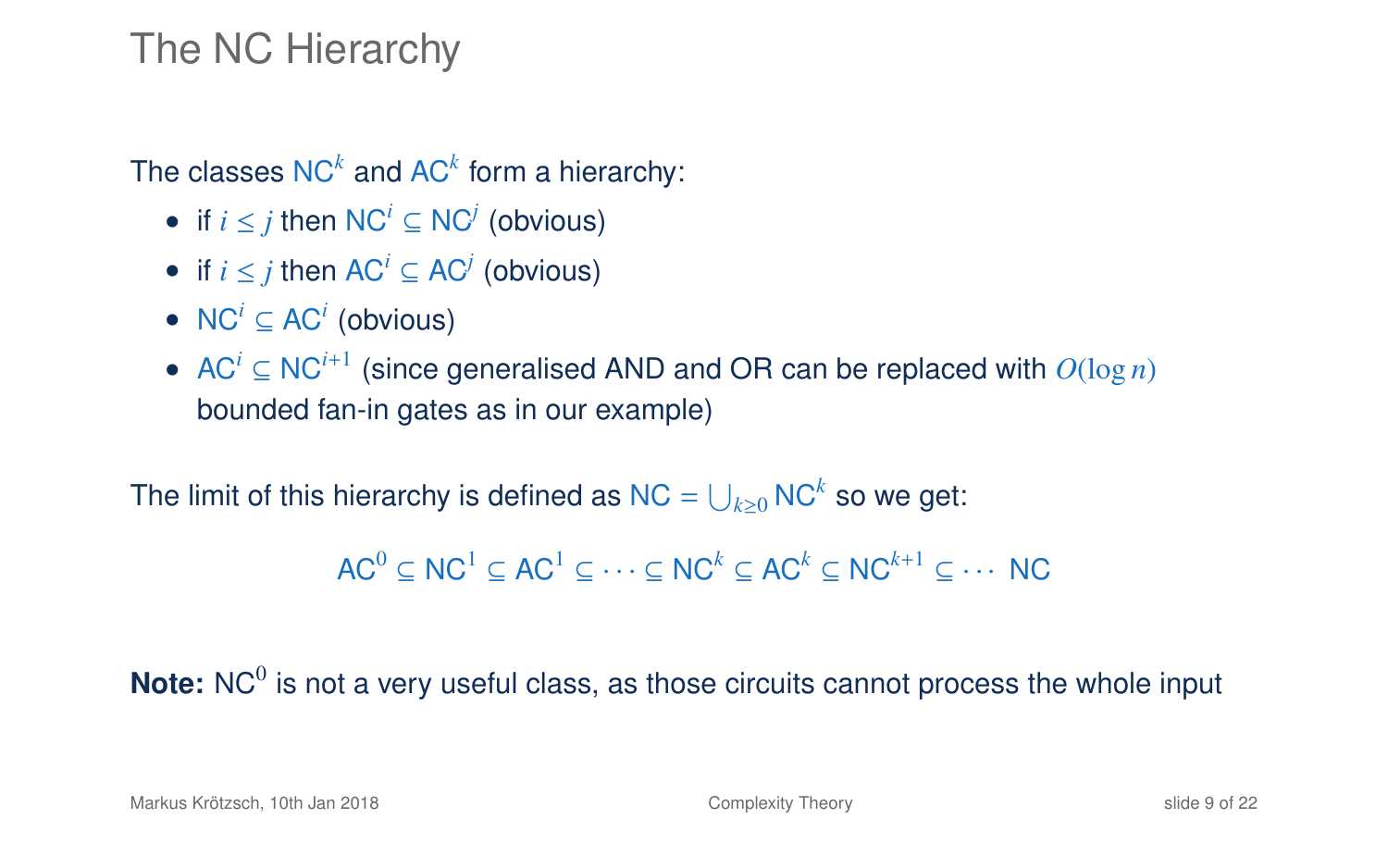# Uniform vs. Non-uniform

Recall: a circuit family is uniform if it can be computed by a (restricted form of) Turing machine

- Our definitions of NC*<sup>k</sup>* and AC*<sup>k</sup>* do not require uniformity
- It is common to define uniform NC*<sup>k</sup>* and uniform AC*<sup>k</sup>* using logspace-uniformity (or even more restricted forms of uniformity)
- Clearly: uniform NC*<sup>k</sup>* ⊆ NC*<sup>k</sup>* and uniform AC*<sup>k</sup>* ⊆ AC*<sup>k</sup>*

**Convention:** For the rest of this lecture, we restrict to (logspace) uniform versions of NC<sup> $k$ </sup> and AC<sup> $k$ </sup>.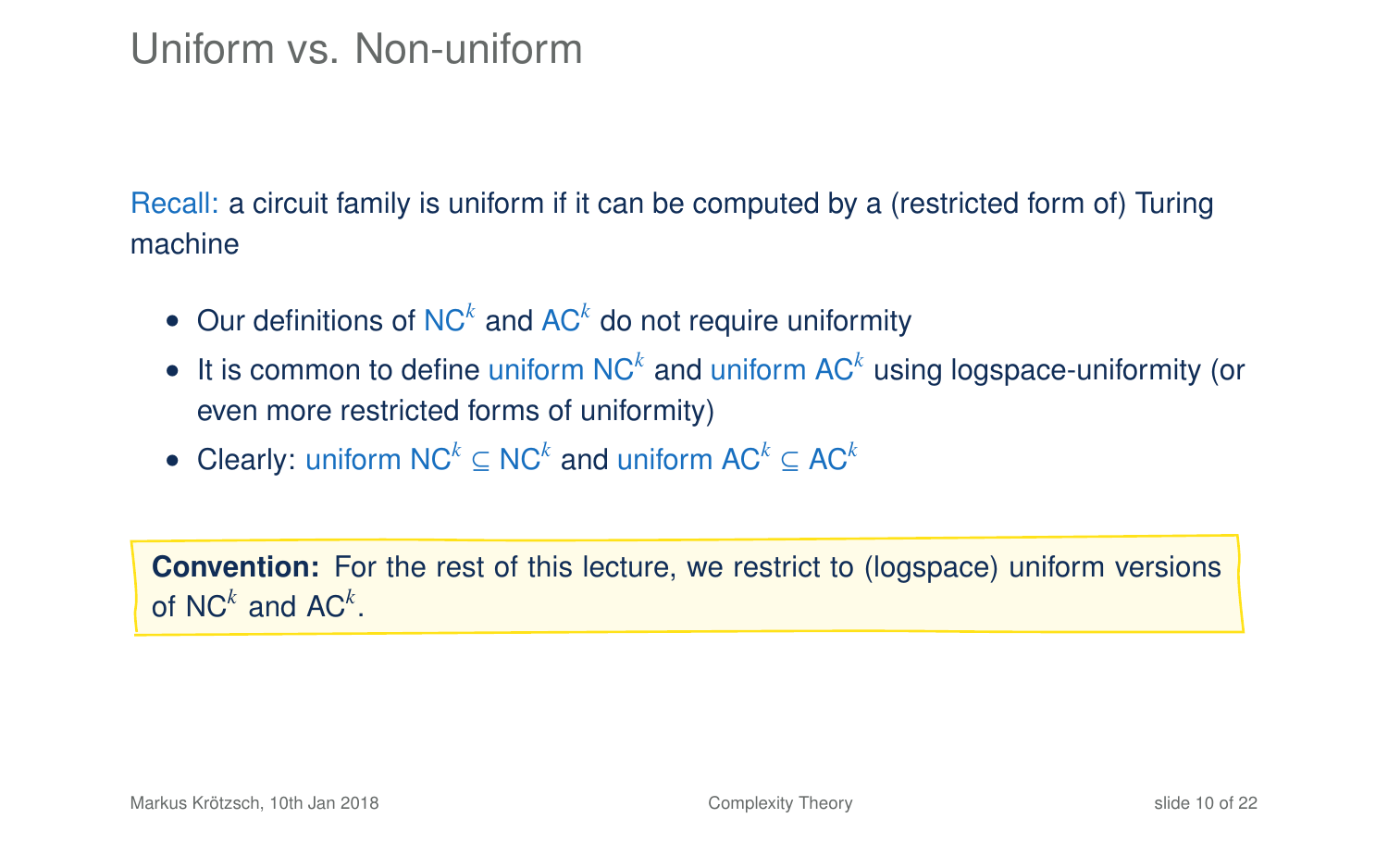Example: Parity is in  $NC<sup>1</sup>$ 

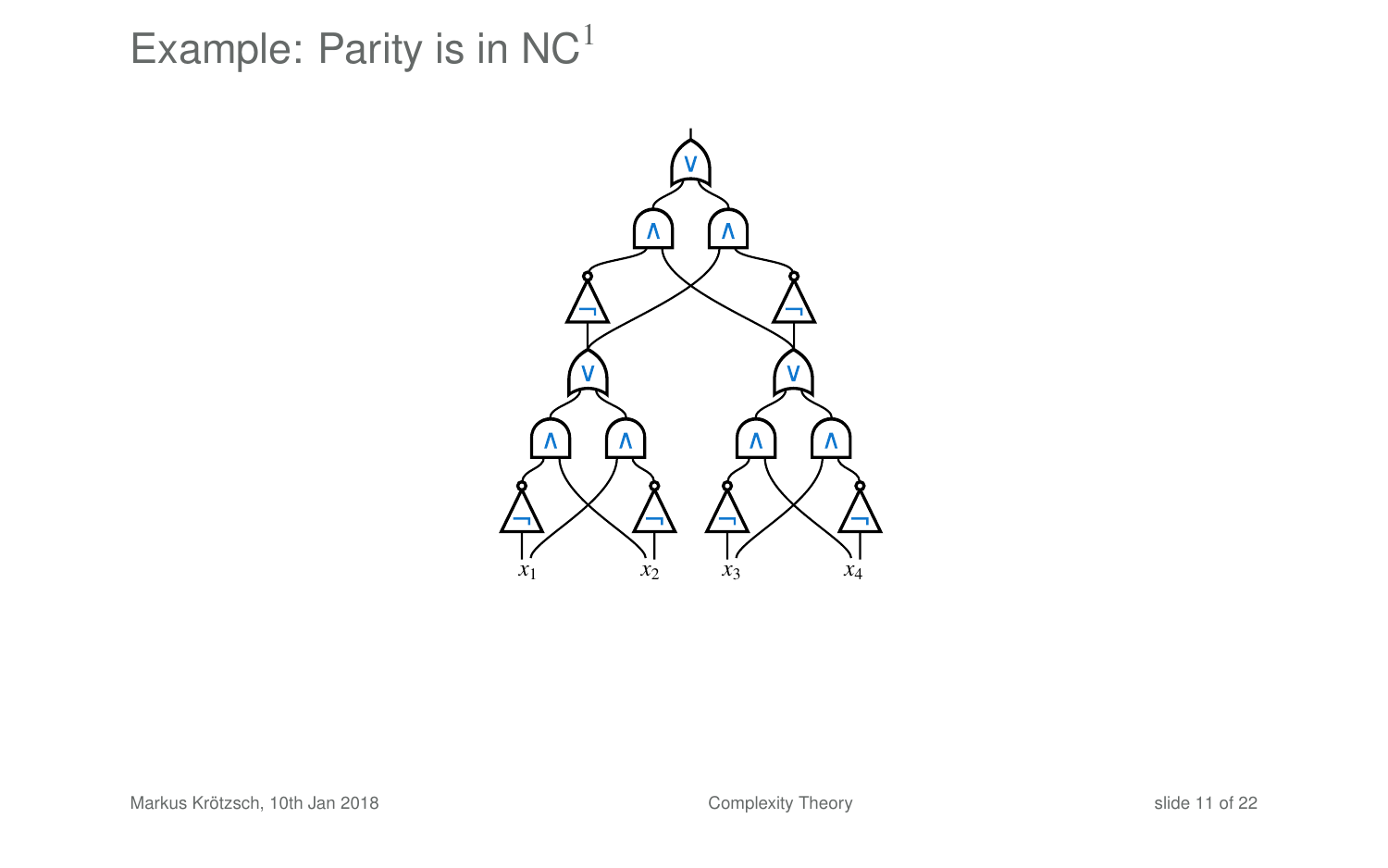Example: Parity is in  $NC<sup>1</sup>$ 



However, we also have the following major result (without proof):

**Theorem 20.4 (see Arora/Barak, Chapter 14): PARITY is not in**  $AC^0$ **, and there**fore  $AC^0 \subsetneq NC^1$ .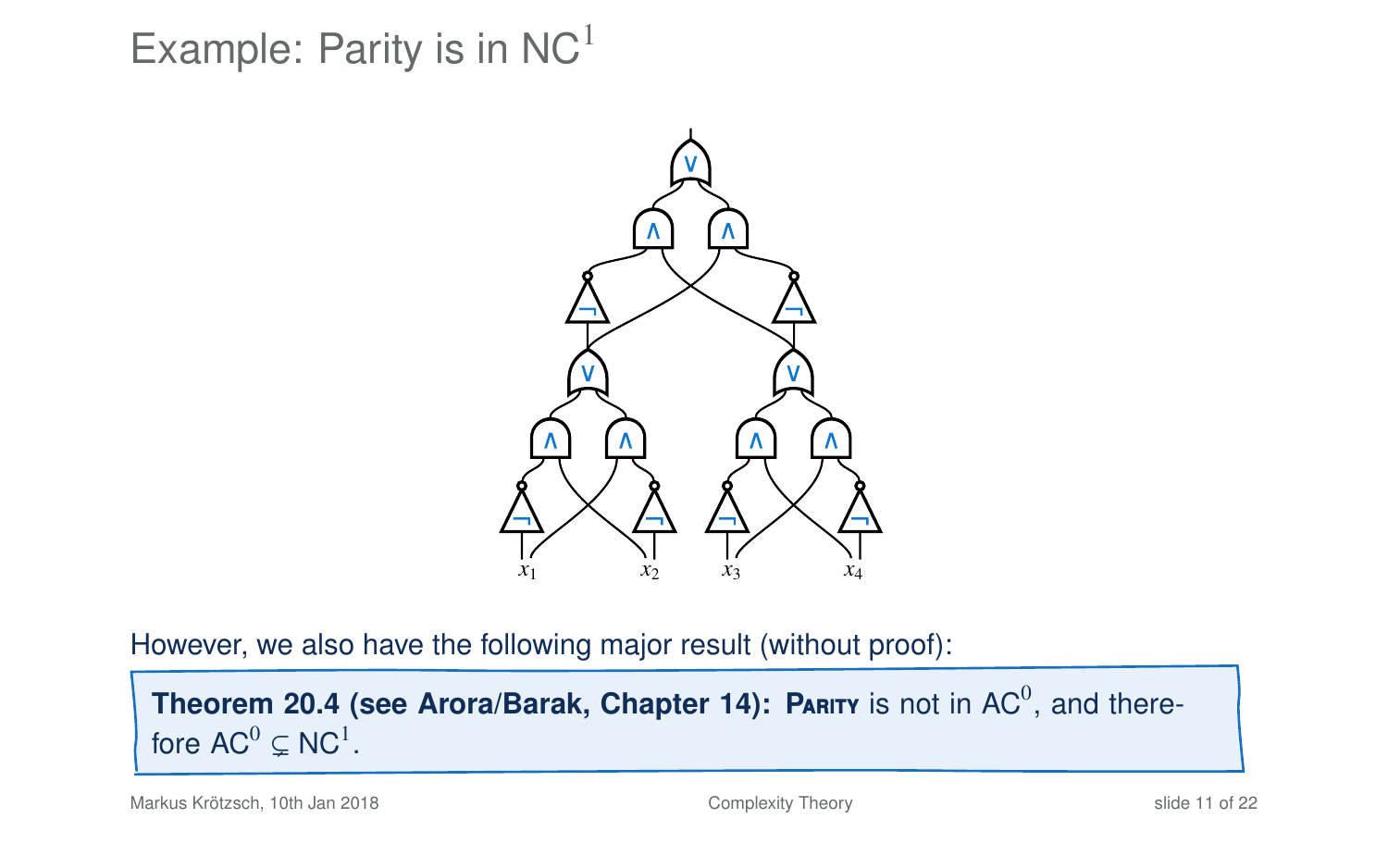## Example: FOL model checking

# **FOL MODEL CHECKING** Input: First-order sentence  $\varphi$ ; finite first-order structure *I*<br>Problem: Is  $\varphi$  satisfied by *I*? Is  $\varphi$  satisfied by  $I$ ?

We showed that this problem is PSpace-complete.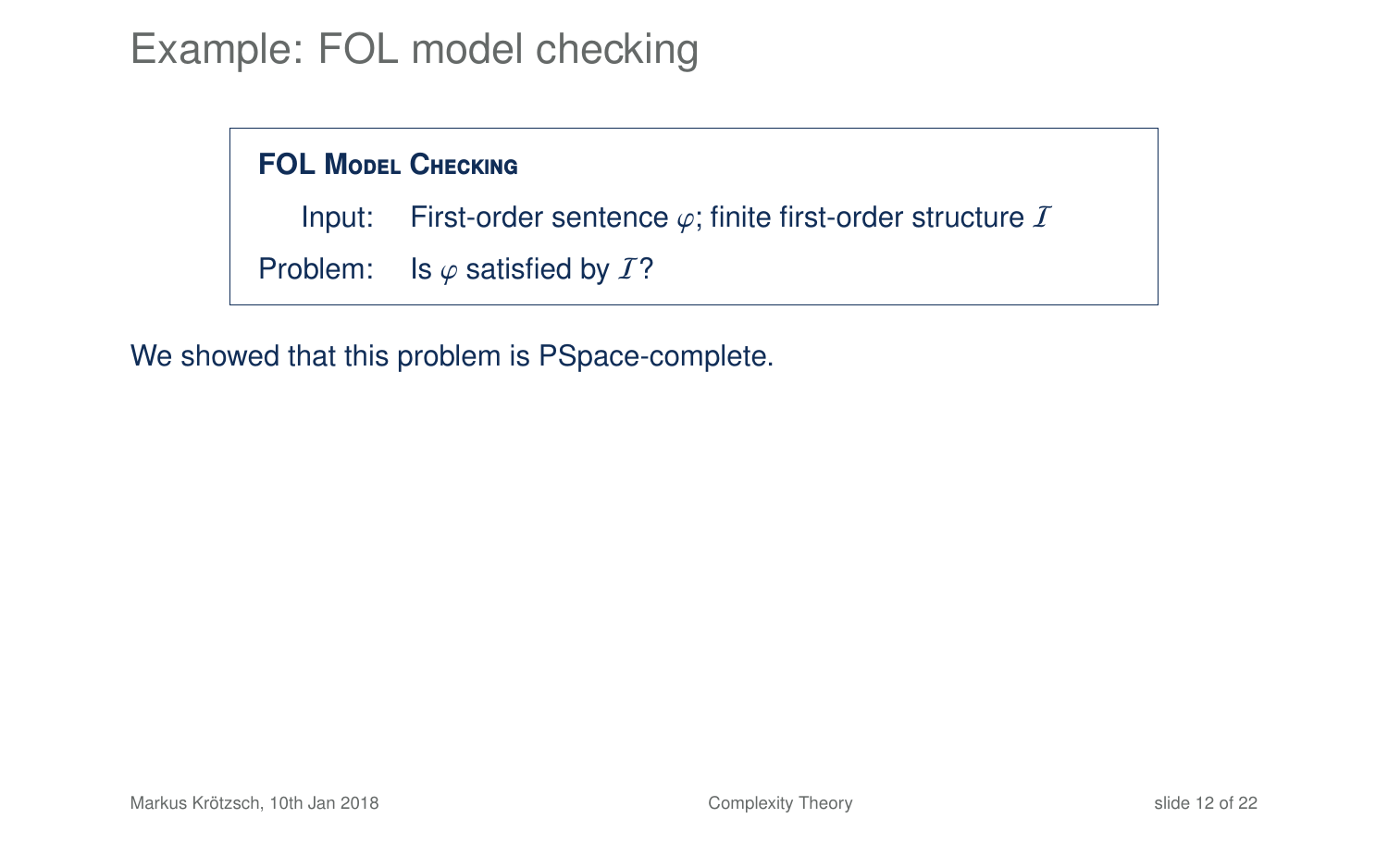# Example: FOL model checking

#### **FOL MODEL CHECKING**

Input: First-order sentence  $\varphi$ ; finite first-order structure *I*<br>Problem: Is  $\varphi$  satisfied by *I*?

Is  $\varphi$  satisfied by  $I$ ?

We showed that this problem is PSpace-complete.

It turns out that this complexity is caused by the formula, not by the model:

**FOL MODEL CHECKING FOR φ**<br>Input: A finite first-org

A finite first-order structure  $I$ .

Problem: Is  $\varphi$  satisfied by  $I$ ?

**Theorem 20.5 (see course Database Theory, Summer 2018, TU Dresden):** For any first-order sentence  $\varphi$ , **FOL Model Checking for**  $\varphi$  is in AC<sup>0</sup>.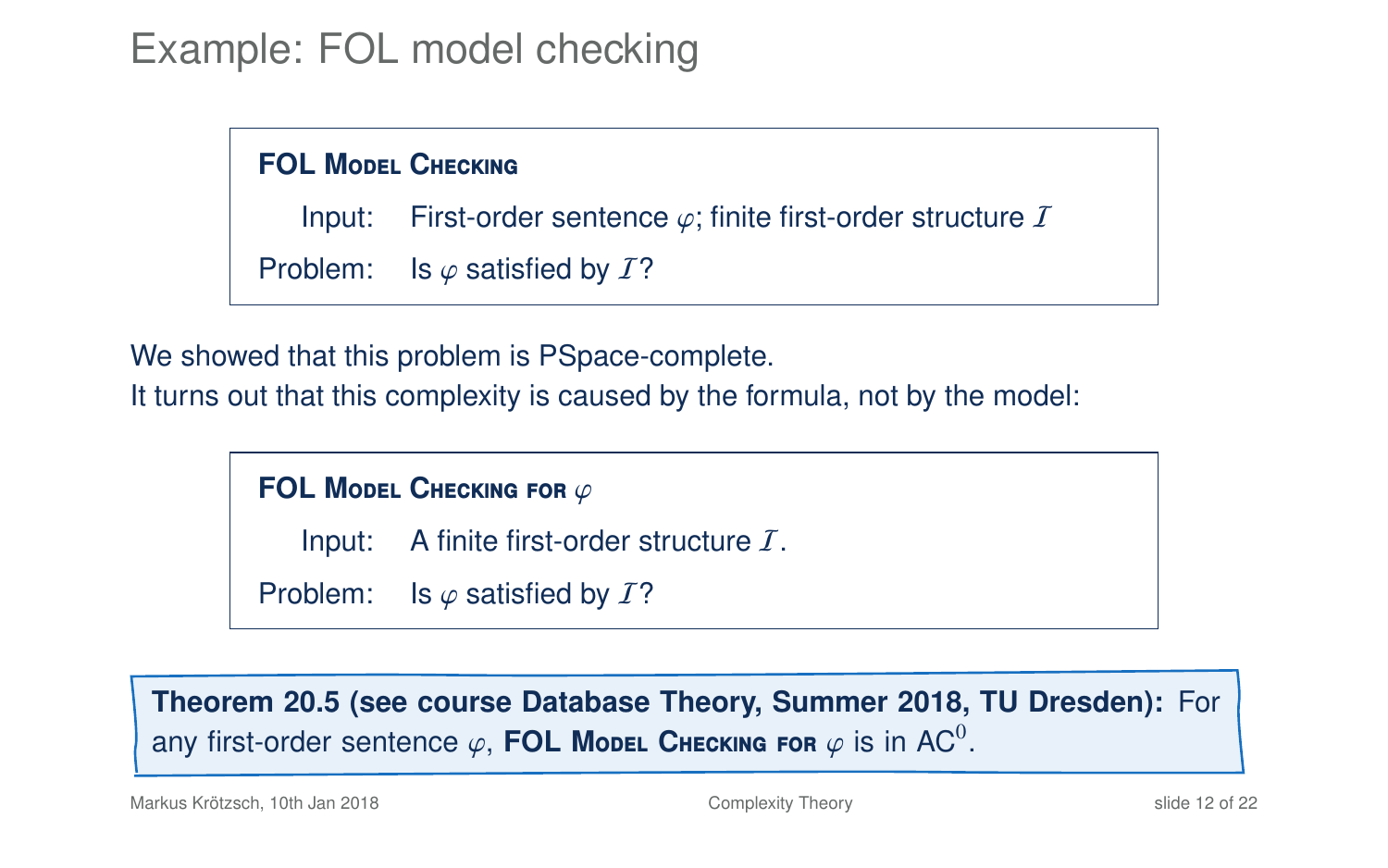# Relationships to Other Complexity Classes (1)

Using the assumption of uniformity, we can solve circuit complexity problems by (1) computing the circuit and (2) evaluating it.

The following are not hard to show:

**Theorem 20.6 (Sipser, Theorem 10.41):** NC ⊆ P

**Theorem 20.7 (Sipser, Theorem 10.39):** NC<sup>1</sup>  $\subset$  L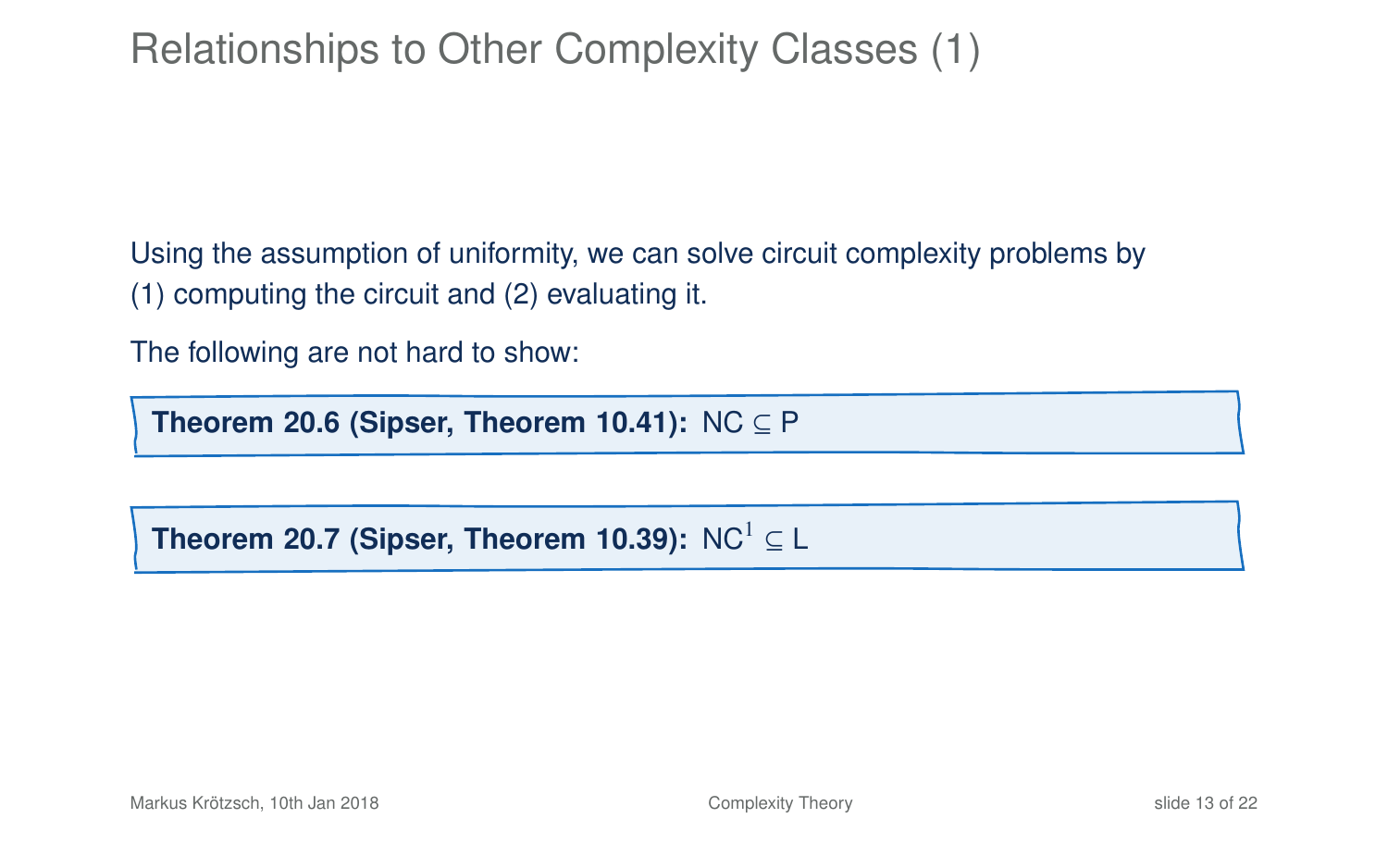# Relationships to Other Complexity Classes (2)

Conversely, some known classes are also subsumed by NC:

**Theorem 20.8:** NL  $\subset AC<sup>1</sup>$ 

#### **Proof notes:**

General proof idea: (1) construct a "generalised" configuration graph for an NL machine (a graph that describes all possible configuration graphs for inputs of a given length, using transitions that depend on the actual input that is given); (2) check reachability of the goal state in this graph (basically by repeated matrix multiplication in the reachability matrix).

We do not give a proof here. Sipser (Theorem 10.40) sketches the proof for NL  $\subseteq$  NC<sup>2</sup>; the proof for NL  $\subseteq$  AC<sup>1</sup> is the same but also uses that the depth is only logarithmic if we can use unbounded fan-in gates.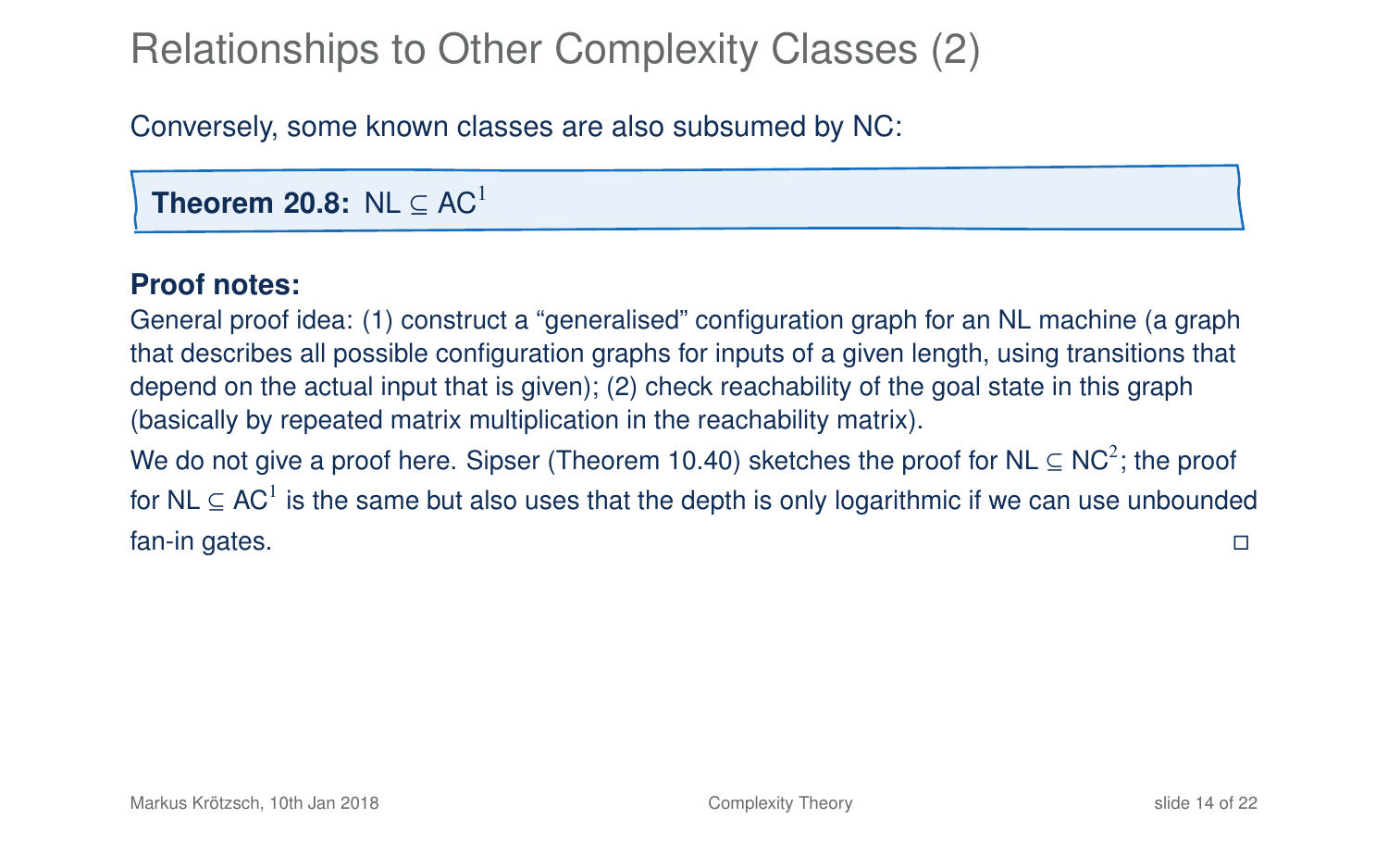# Relationships to Other Complexity Classes (2)

Conversely, some known classes are also subsumed by NC:

**Theorem 20.8:** NL  $\subset AC<sup>1</sup>$ 

#### **Proof notes:**

General proof idea: (1) construct a "generalised" configuration graph for an NL machine (a graph that describes all possible configuration graphs for inputs of a given length, using transitions that depend on the actual input that is given); (2) check reachability of the goal state in this graph (basically by repeated matrix multiplication in the reachability matrix).

We do not give a proof here. Sipser (Theorem 10.40) sketches the proof for NL  $\subseteq$  NC<sup>2</sup>; the proof for NL  $\subseteq$  AC<sup>1</sup> is the same but also uses that the depth is only logarithmic if we can use unbounded fan-in gates.

We therefore obtain the following picture:

```
AC^0 \subset NC<sup>1</sup> \subset I \subset NI \subset AC<sup>1</sup> \subset NC<sup>2</sup> \subset \cdots NC \subset P
```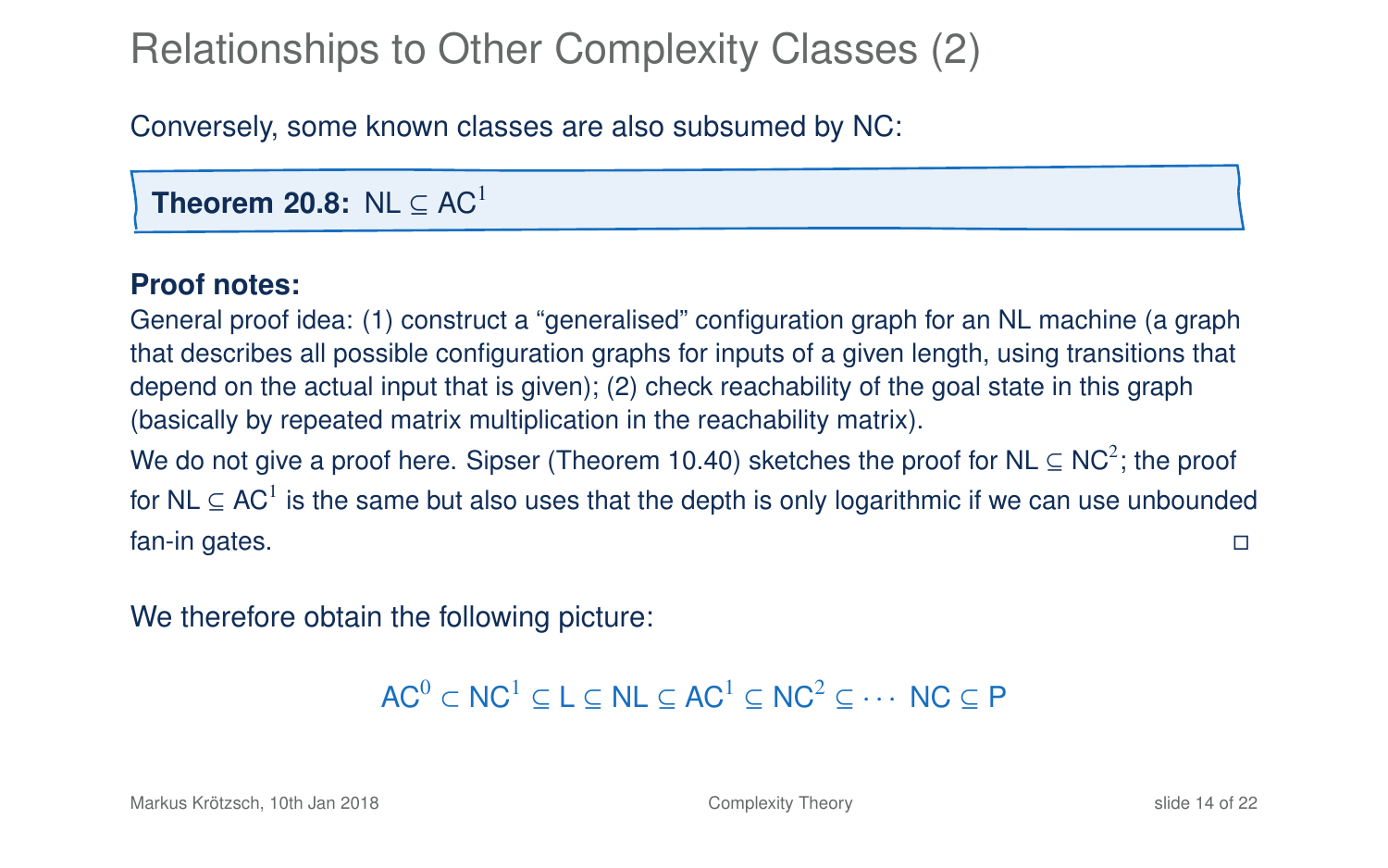# P-Completeness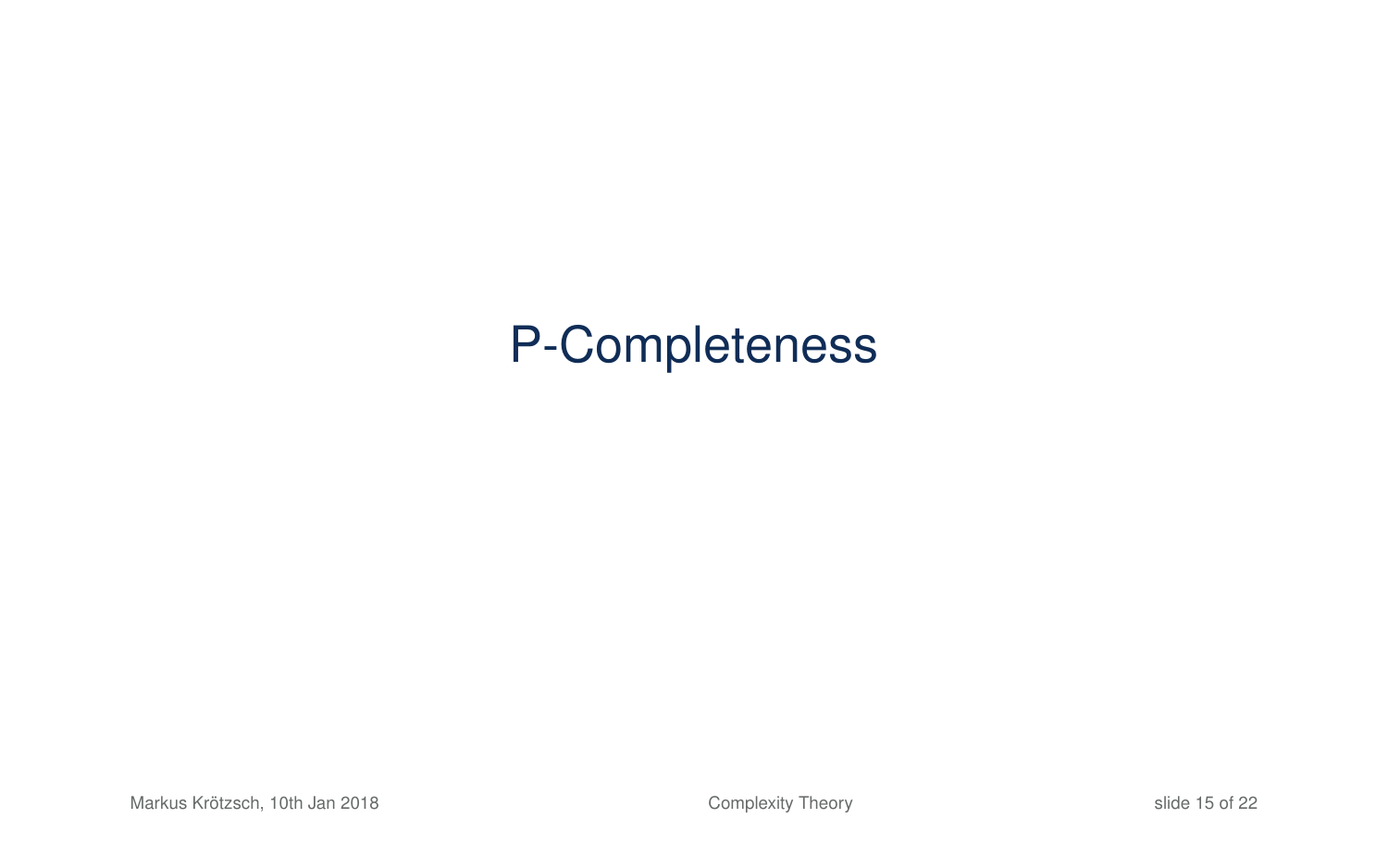### The Limits of Parallel Computation

NC defines a hierarchy of efficiently parallelisable problems in P

Are all problems in P efficiently parallelisable?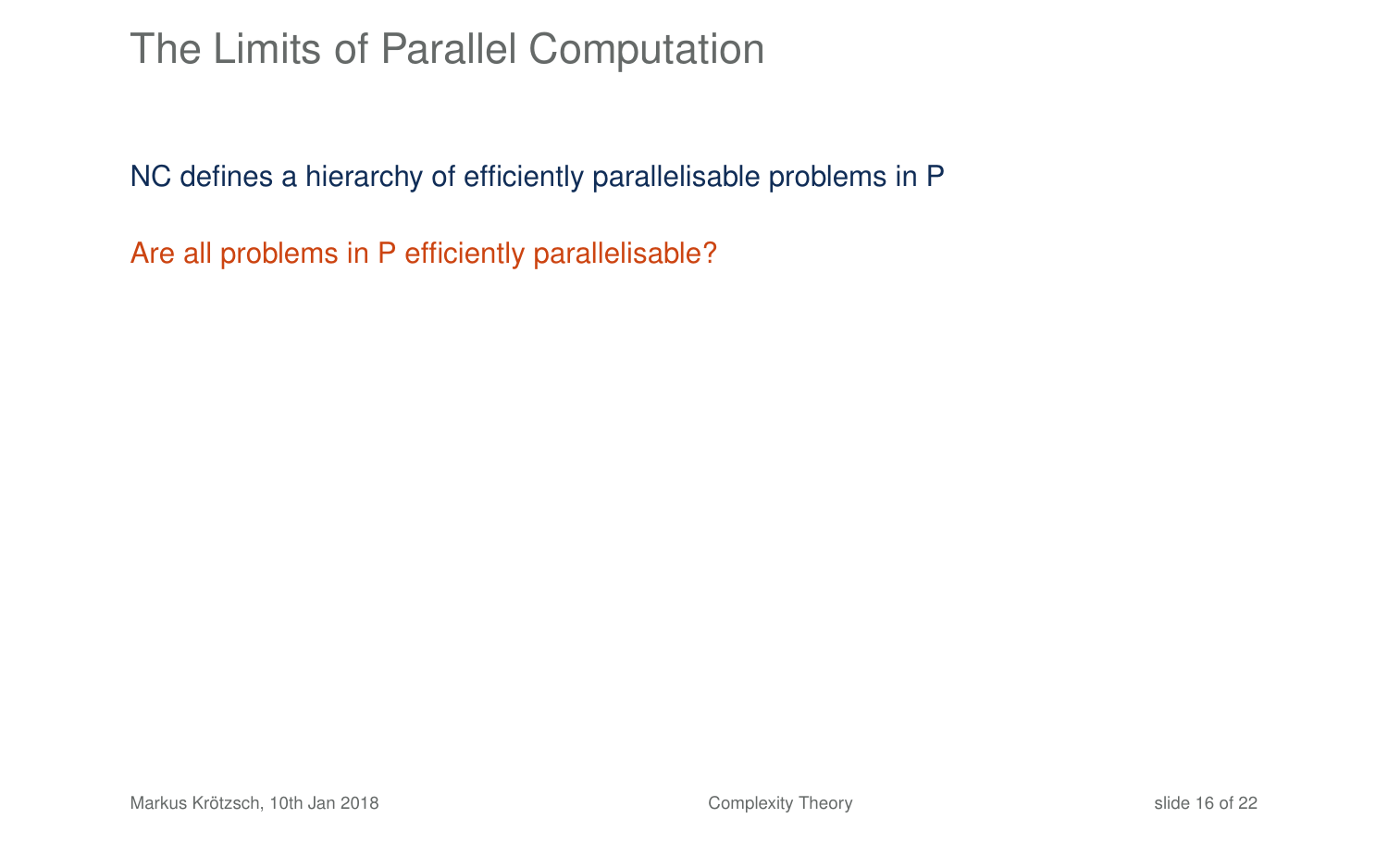# The Limits of Parallel Computation

NC defines a hierarchy of efficiently parallelisable problems in P

Are all problems in P efficiently parallelisable? Nobody knows.

#### **State of the art:**

- It is not known if  $NC \neq P$  or not
- It is not even known if  $NC^1 \neq PH$  or not
- It is clear that  $AC^0 \neq P$  (since  $AC^0 \subset NC^1$ )
- It is clear that  $NC \neq PSpace$  (exercise: why?)

#### "Most experts believe that"  $NC \neq P$

 $\rightarrow$  if this is true, then some problems in P cannot be parallelised efficiently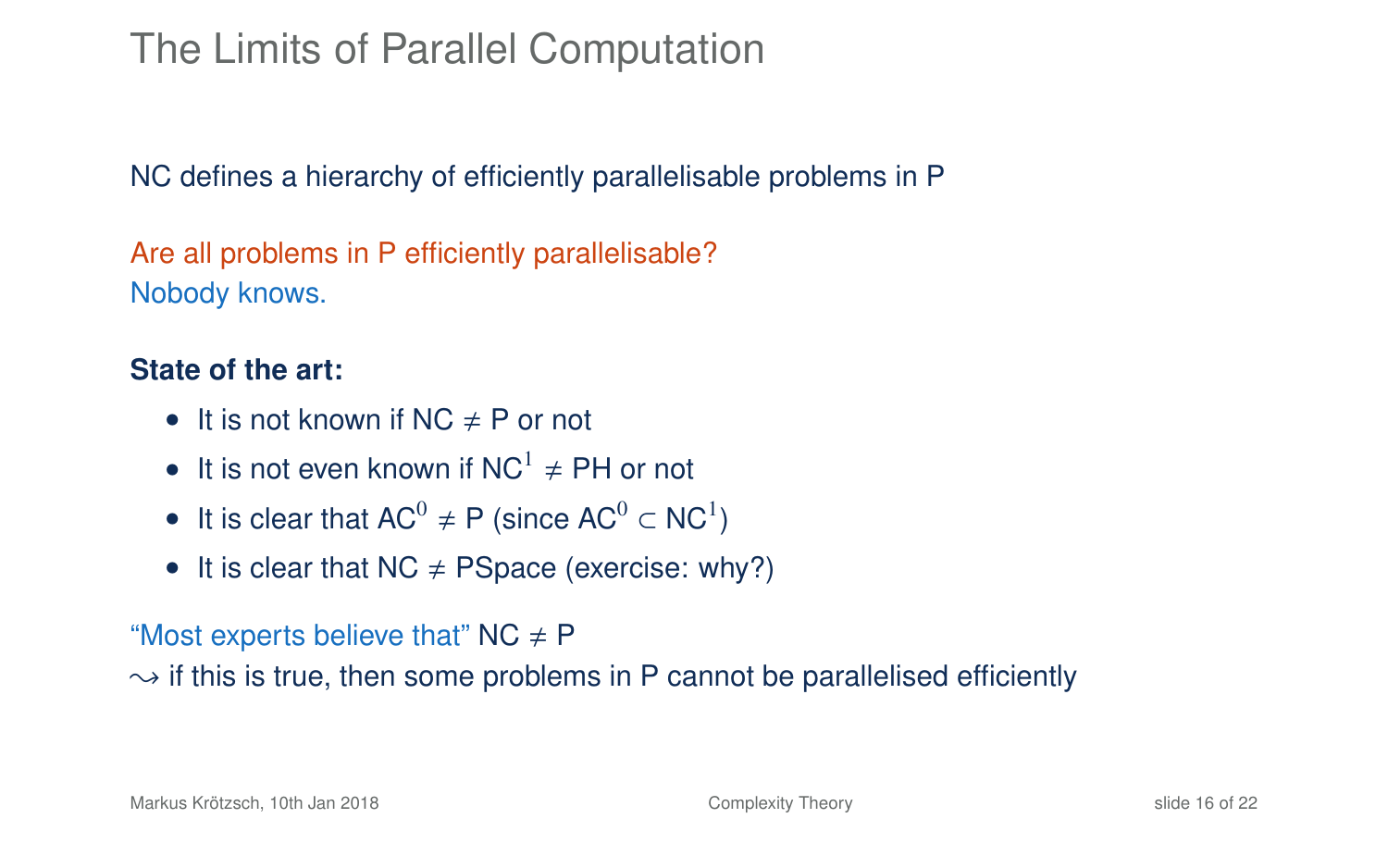### P-Complete Problems

Recall the definition from Lecture 11:

**Definition 11.7:** A problem **L** ∈ P is complete for P if every other language in P is log-space reducible to **L**.

If NC  $\neq$  P then P-complete problems are tractable but not efficiently parallelisable and therefore inherently serial.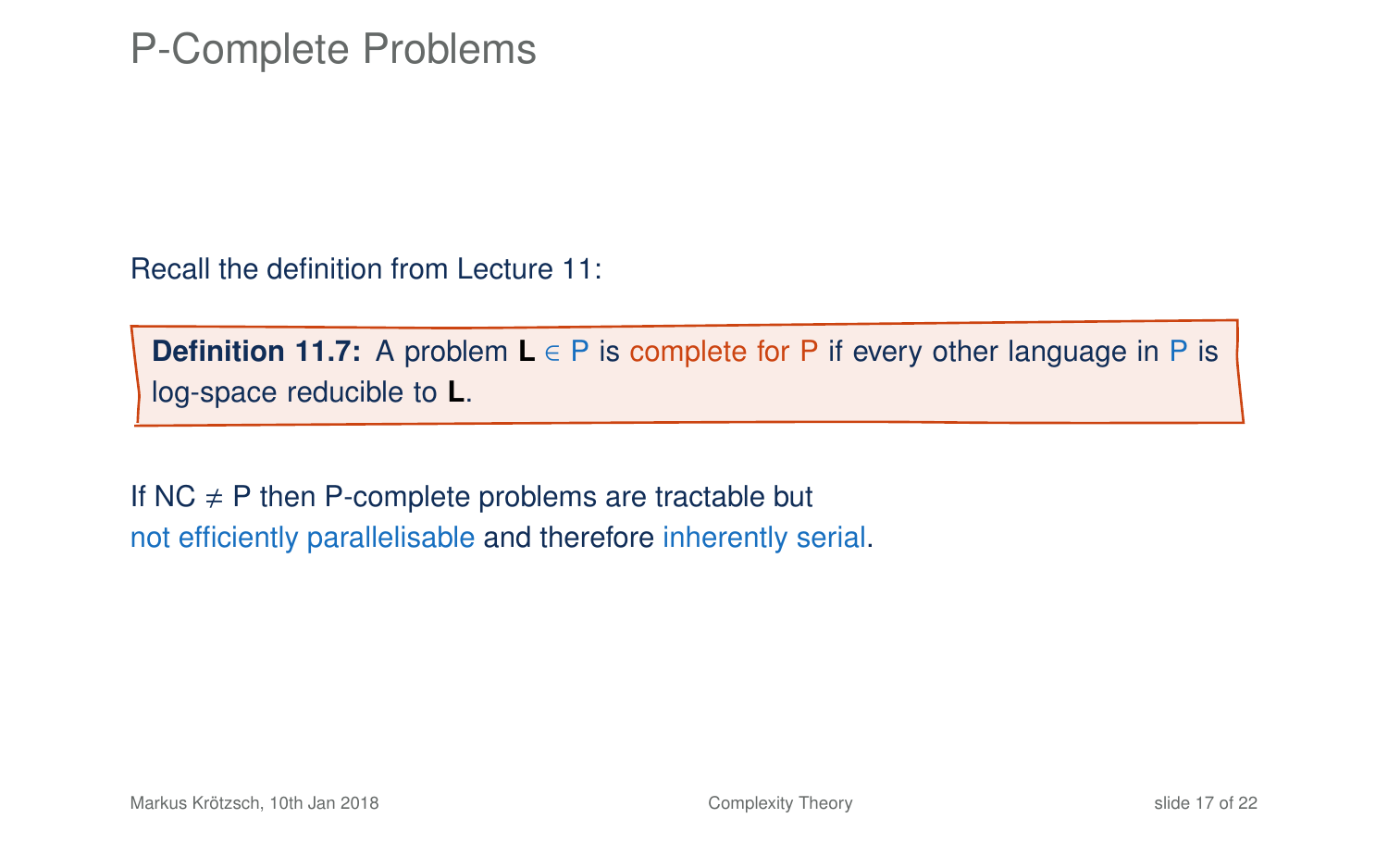### Circuit Evaluation is P-complete

| <b>CIRCUIT VALUE</b> |                                                                                       |
|----------------------|---------------------------------------------------------------------------------------|
|                      | Input: A Boolean Circuit $C$ with one output, and an<br>input word $w \in \{0, 1\}^n$ |
|                      | Problem: Does C return 1 on this input?                                               |

**Theorem 20.9: C**ircuit **V**alue is P-complete.

**Proof:** Membership is easy. For completeness, we reduce the word problem of polynomially time-bounded Turing machines. A circuit for this problem was constructed in the previous lecture for Theorem 19.7. This circuit family is logspace-uniform (as already remarked in Theorem 19.13), so we get a logspace-reduction.

Markus Krötzsch, 10th Jan 2018 [Complexity Theory](#page-0-0) Share Complexity Theory Share Share Share Share Share Share Share Share Share Share Share Share Share Share Share Share Share Share Share Share Share Share Share Share Share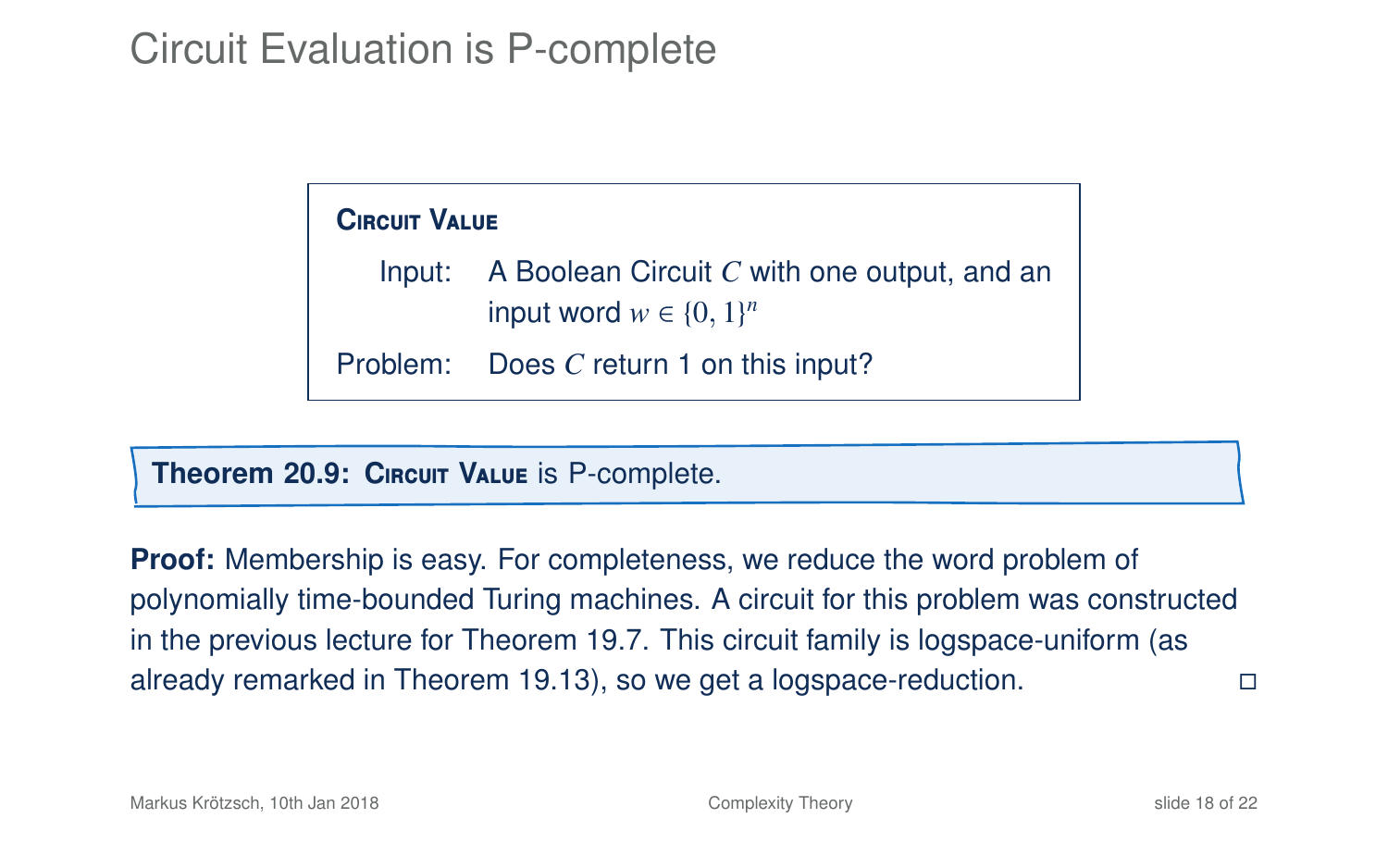### Propositional Horn Logic

A problem that is closer to artificial intelligence:

- A propositional fact is a formula consisting of a single propositional variable *X*
- A propositional Horn rule is a formula of the form  $X_1 \wedge X_2 \rightarrow X_3$
- A propositional Horn theory is a set of propositional Horn rules and facts

The semantics of propositional Horn theories is defined as usual for propositional logic.

### **PROP HORN ENTAILMENT**

Input: A propositional Horn theory *T* and a propositional variable *X*

Problem: Does *T* entail *X* to be true?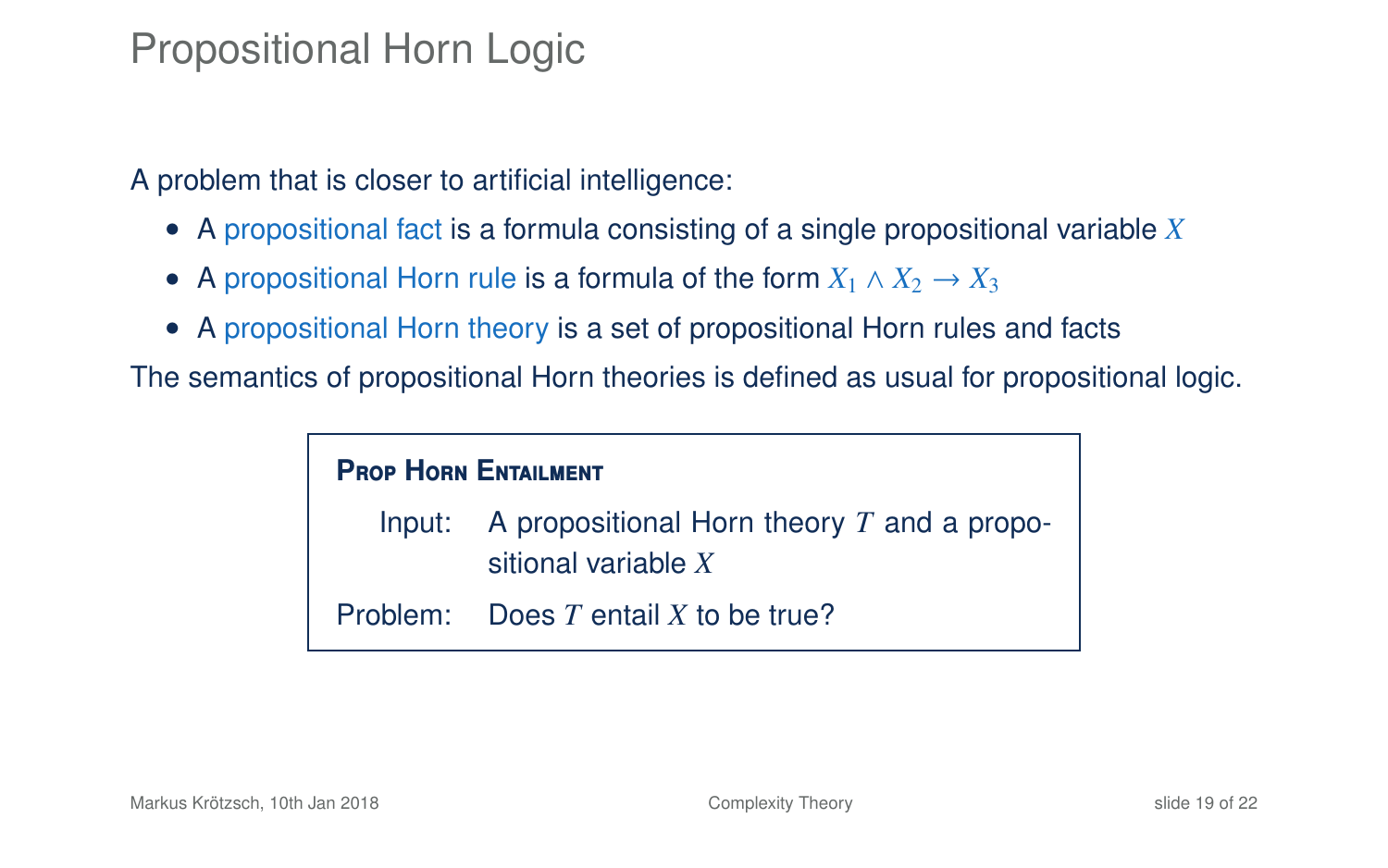# Propositional Horn Logic is P-Complete

#### **Theorem 20.10: PROP HORN ENTAILMENT IS P-complete.**

#### **Proof sketch:** One can give a direct Turing machine encoding:

- We use propositional variables to represent configurations as for Cook-Levin
- We encode TM behaviour directly, e.g., for transitions  $\langle q, \sigma \rangle \mapsto \langle q', \sigma', d \rangle$  we can use rules<br>like  $Q \wedge P$ ,  $\wedge S$ ,  $\longrightarrow Q$ ,  $\wedge P$ ,  $\wedge \wedge S$ ,  $\longrightarrow$  (for all times t and positions *i*) We encode TW behaviour directly, e.g., for transitions  $\langle q, \sigma \rangle \mapsto \langle q', \sigma', a \rangle$  we call<br>like  $Q_{q,t} \wedge P_{i,t} \wedge S_{i,\sigma,t} \to Q_{q',t+1} \wedge P_{i+d,t+1} \wedge S_{i,\sigma',t+1}$  (for all times t and positions i)
- We do not need rules that forbid inconsistent configurations (two states at once etc.): Horn logic has a least model, and we don't need to worry about other models when checking entailment
- Disjunctive acceptance conditions ("accepts if there is some time point at which is reaches an accepting state") can be encoded by many implications (one for each case) without "real" disjunctions

For details, see Theorem 4.2 in Dantsin, Eiter, Gottlob, Voronkov: [Complexity and expressive](http://cmpe.emu.edu.tr/bayram/courses/531/forpresentation/p374-dantsin.pdf) [power of logic programming](http://cmpe.emu.edu.tr/bayram/courses/531/forpresentation/p374-dantsin.pdf) (link). ACM Computing Surveys, 2001.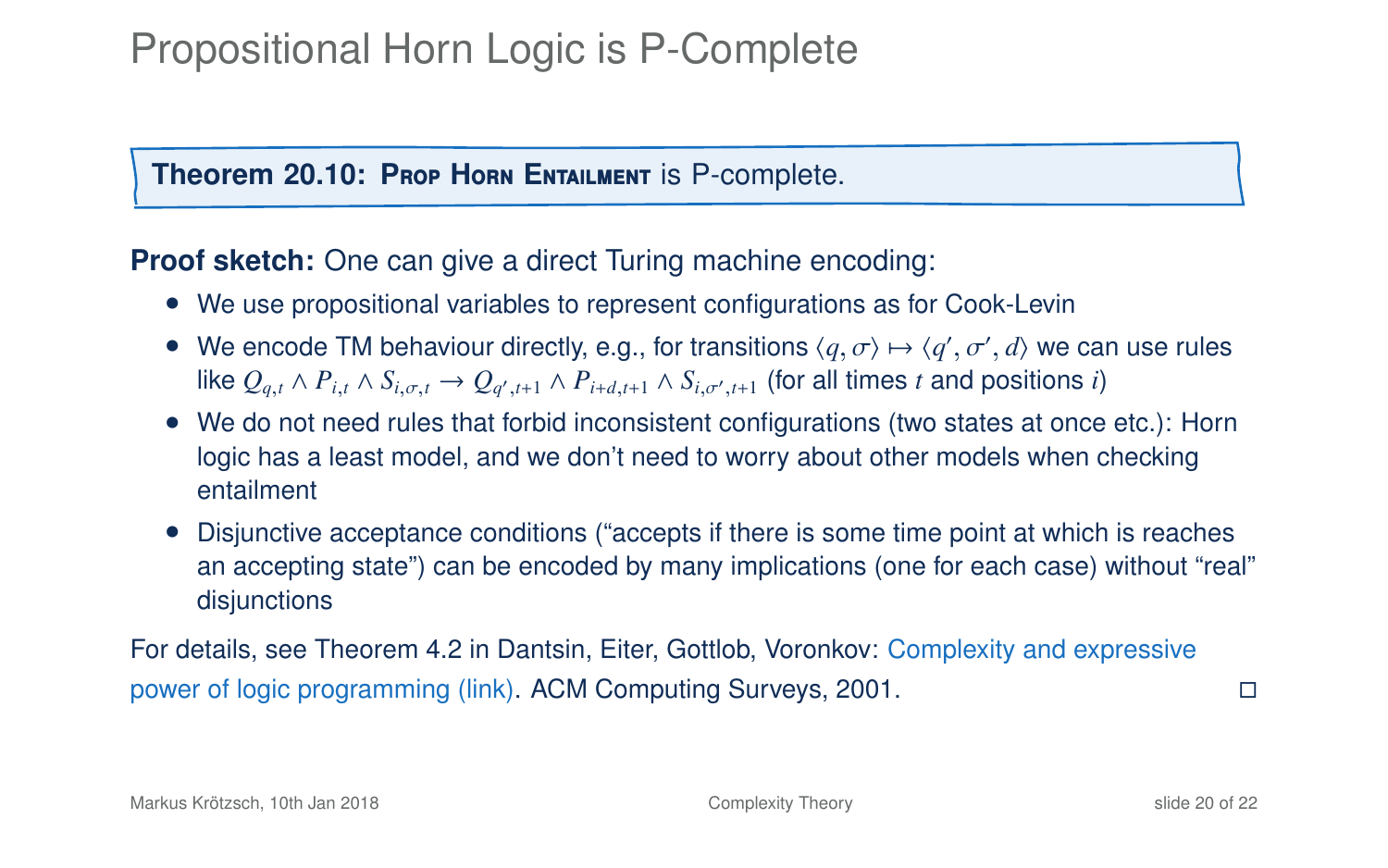# Complexity vs. Runtime

Horn logic is P-complete:

- One of the hardest problems in P
- Inherently non-parallelisable

#### However:

- **P**rop **H**orn **E**ntailment can be decided in linear time [Dowling/Gallier, 1984]
- This does not imply that all problems in P have linear time algorithms